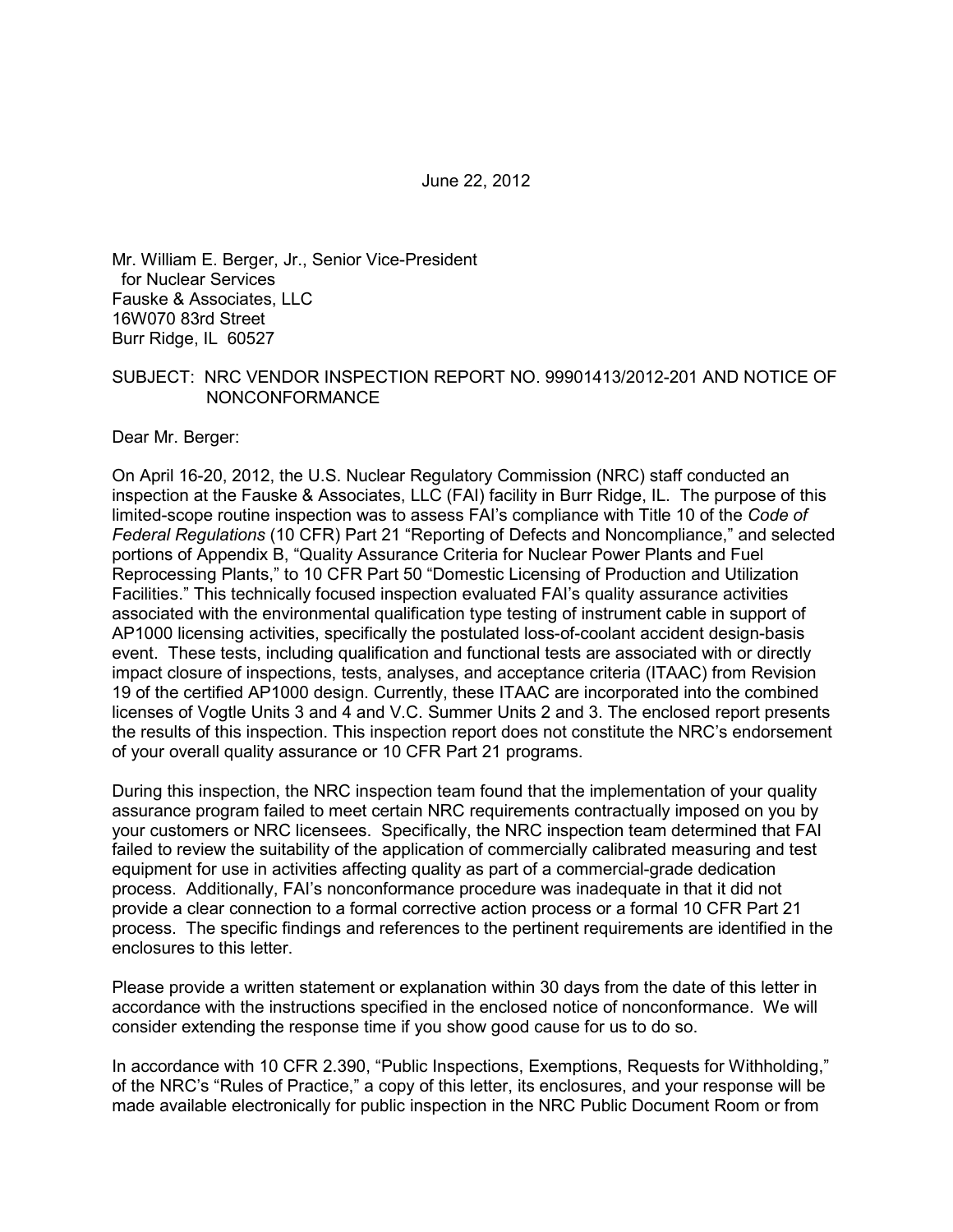W. Berger, Jr.  $\sim$  2 -

the NRC's Agencywide Documents Access and Management System, which is accessible from the NRC Web site at http://www.nrc.gov/reading-rm/adams.html. To the extent possible, your response should not include any personal privacy, proprietary, or safeguards information so that it can be made available to the public without redaction. If personal privacy or proprietary information is necessary to provide an acceptable response, then please provide a bracketed copy of your response that identifies the information that should be protected and a redacted copy of your response that deletes such information. If you request that such material is withheld from public disclosure, you must specifically identify the portions of your response that you seek to have withheld and provide in detail the bases for your claim (e.g., explain why the disclosure of information will create an unwarranted invasion of personal privacy or provide the information required by 10 CFR 2.390(b) to support a request for withholding confidential commercial or financial information). If safeguards information is necessary to provide an acceptable response, please provide the level of protection described in 10 CFR 73.21, "Protection of Safeguards Information: Performance Requirements."

Sincerely,

### */RA/*

Richard A. Rasmussen, Chief Electrical Vendor Branch Division of Construction Inspection and Operational Programs Office of New Reactors

Docket No.: 99901413

Enclosures:

- 1. Notice of Nonconformance
- 2. NRC Inspection Report No. 99901413/2012-201 with Attachment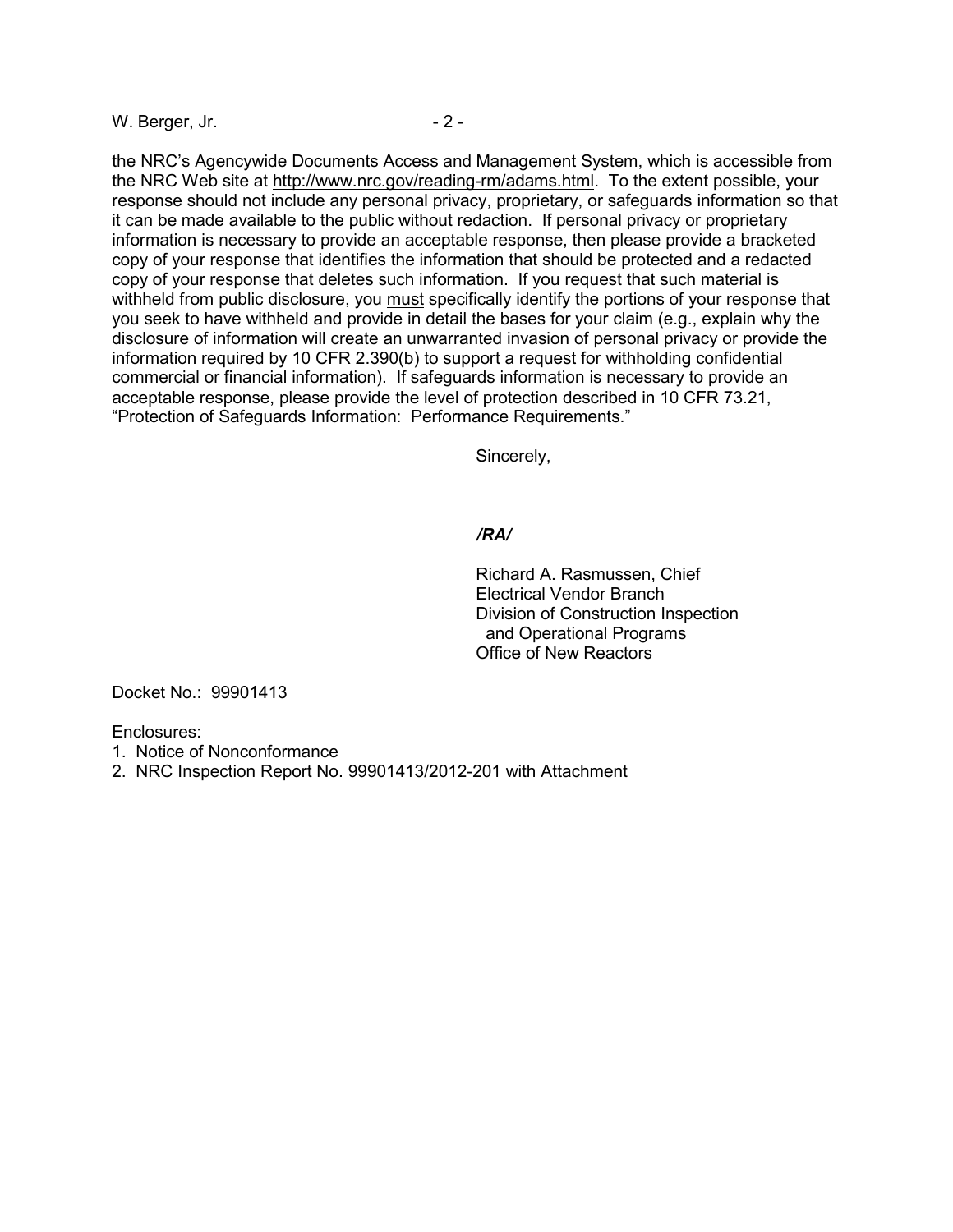W. Berger, Jr.  $\sim$  2 -

the NRC's Agencywide Documents Access and Management System, which is accessible from the NRC Web site at http://www.nrc.gov/reading-rm/adams.html. To the extent possible, your response should not include any personal privacy, proprietary, or safeguards information so that it can be made available to the public without redaction. If personal privacy or proprietary information is necessary to provide an acceptable response, then please provide a bracketed copy of your response that identifies the information that should be protected and a redacted copy of your response that deletes such information. If you request that such material is withheld from public disclosure, you must specifically identify the portions of your response that you seek to have withheld and provide in detail the bases for your claim (e.g., explain why the disclosure of information will create an unwarranted invasion of personal privacy or provide the information required by 10 CFR 2.390(b) to support a request for withholding confidential commercial or financial information). If safeguards information is necessary to provide an acceptable response, please provide the level of protection described in 10 CFR 73.21, "Protection of Safeguards Information: Performance Requirements."

Sincerely,

#### */RA/*

Richard A. Rasmussen, Chief Electrical Vendor Branch Division of Construction Inspection and Operational Programs Office of New Reactors

Docket No.: 99901413

#### Enclosures:

- 1. Notice of Nonconformance
- 1. 2. NRC Inspection Report No. 99901413/2012-201 with Attachment

#### DISTRIBUTION:

| RRasmussen        | ERoach                    | KKavanagh   | DPasquale                | YDiaz-Castillo    |
|-------------------|---------------------------|-------------|--------------------------|-------------------|
| ∟Trocine          | ASakadales                | RidsNroDcip | RidsNroDcipCEVB          | RidsNroDcipCMVB   |
| RidsNroDcipCQAB   | kfauske@fauske.com        |             | berger@fauske.com        | raines@fauske.com |
| reeves@fauske.com | bloomggs@westinghouse.com |             | wesselrp@westinghoue.com |                   |

**ADAMS Accession No.:** ML12167A107 \*Concurred via email NRC-001

| <b>OFFICE</b><br><b>NAME</b> | NRO/DCIP/CQAB<br><b>rocine</b> | NRO/DCIP/CMVB<br>YDiaz-Castillo | NRO/DCIP/CEVB<br><b>DPasquale</b> | NRO/DCIP/CAEB<br>TFrve | NRO/DCIP/CEVB<br>RRasmussen |
|------------------------------|--------------------------------|---------------------------------|-----------------------------------|------------------------|-----------------------------|
| <b>DATE</b>                  | 06/18/12                       | 06/18/2012                      | 06/18/2012                        | 06/18/2012             | 06/22/2012                  |
| <b>OCCICIAL BECOBB COBV</b>  |                                |                                 |                                   |                        |                             |

**OFFICIAL RECORD COPY**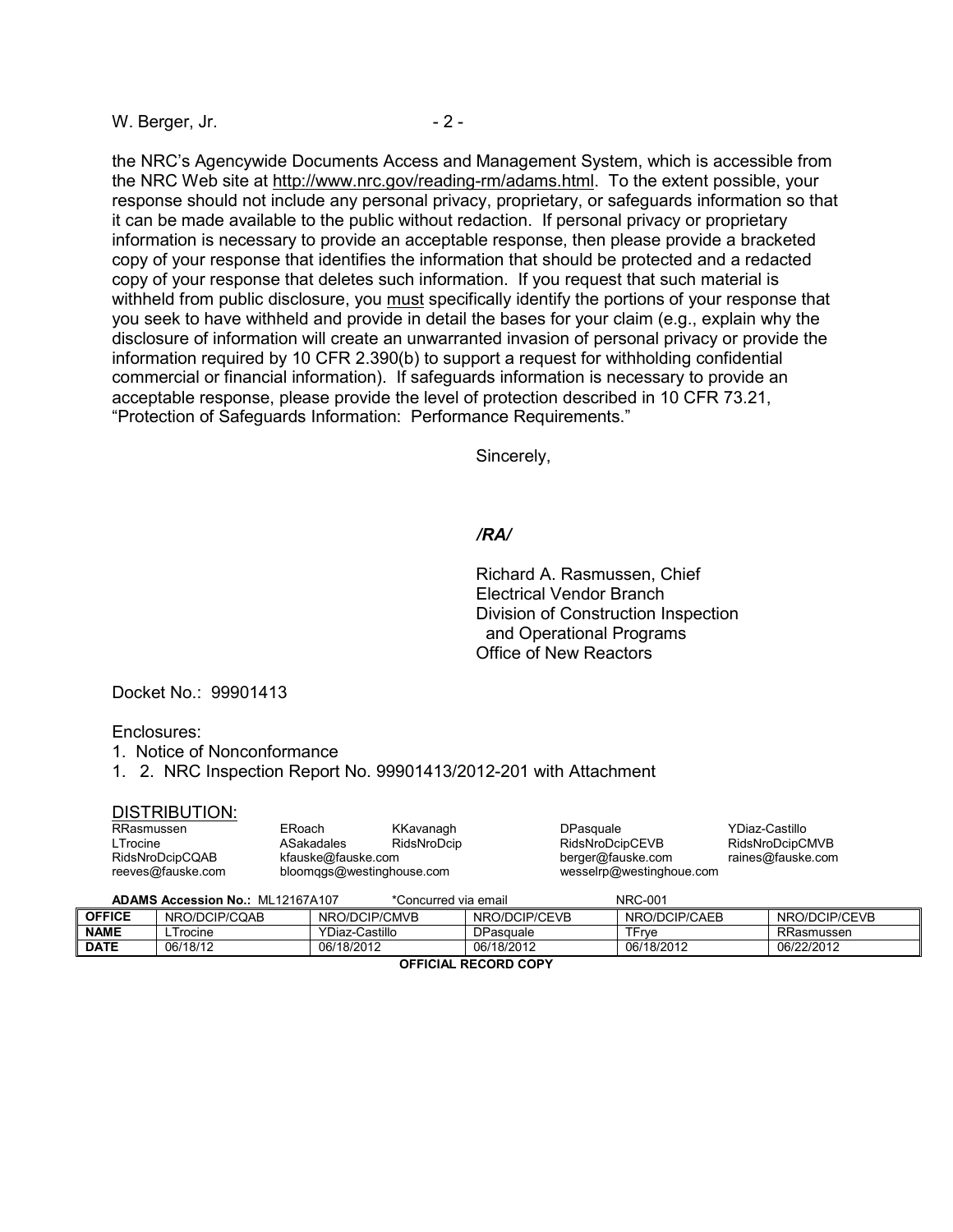#### **NOTICE OF NONCONFORMANCE**

Fauske & Associates, LLC<br>16W070 83<sup>rd</sup> Street 10. 2012-201 Burr Ridge, IL 60527

Report No. 2012-201

Based on the results of a U.S. Nuclear Regulatory Commission (NRC) inspection conducted at the Fauske & Associates, LLC facility (FAI) in Burr Ridge, IL, from April 16, 2012, through April 20, 2012, it appears that certain activities were not conducted in accordance with NRC requirements that were contractually imposed upon FAI by its customers or by NRC licensees.

A. Criterion III, "Design Control," of Appendix B, "Quality Assurance Criteria for Nuclear Power Plants and Fuel Reprocessing Plants," to Title 10 of the *Code of Federal Regulations* (10 CFR) Part 50, "Domestic Licensing of Production and Utilization Facilities," states, in part, that "Measures shall be also established for the selection and review for suitability of application of materials, parts, equipment, and processes that are essential to the safety-related functions of the structures, systems, and components."

Contrary to the above, as of April 20, 2012, FAI failed to review the suitability of the application of commercially calibrated measuring and test equipment (M&TE) for use in activities affecting quality as part of a commercial-grade dedication process. Specifically, FAI did not conduct a technical evaluation to identify additional technical requirements for the specific M&TE being calibrated, did not specify the critical characteristics of acceptance associated with the commercial grade dedication of commercial calibration services, which, once satisfied, would provide reasonable assurance that the M&TE calibrated by the laboratory would adequately perform its intended safety function, and did not review the calibration records as part of receipt inspection to verify that the critical characteristics had been met.

This issue has been identified as Nonconformance 99901413/2012-201-01.

B. Criterion XVI, "Corrective Actions," of Appendix B to 10 CFR Part 50, states, in part, that "Measures shall be established to ensure that conditions adverse to quality, such as failures, malfunctions, deficiencies, deviations, and nonconformances are promptly identified and corrected."

Section 1.0 of FAI's Quality Assurance Program Test and Calibration Procedure FAI-TC 1.0, "Nonconformances," Revision 0, dated May 12, 1994, states, in part, that "The purpose of this procedure is to delineate the system for documenting, controlling, and dispositioning nonconformances associated with materials and components to be used in the performance of nuclear safety-related activities." Section 2.0 of FAI-TC 1.0 states, in part, that "It is FAI policy to implement this procedure for any item or material that is being used for a customer contract, which imposes quality assurance requirements, such as Appendix B to 10 CFR Part 50 or ANSI/ASME NQA-1, "Quality Assurance Requirements for Nuclear Facilities."

Contrary to the above, as of April 20, 2012, the NRC inspection team concluded that FAI's processes fail to establish and implement adequate measures to ensure that conditions adverse to quality, such as failures, malfunctions, deficiencies, deviations, and nonconformances, would be promptly identified and corrected. Specifically, the NRC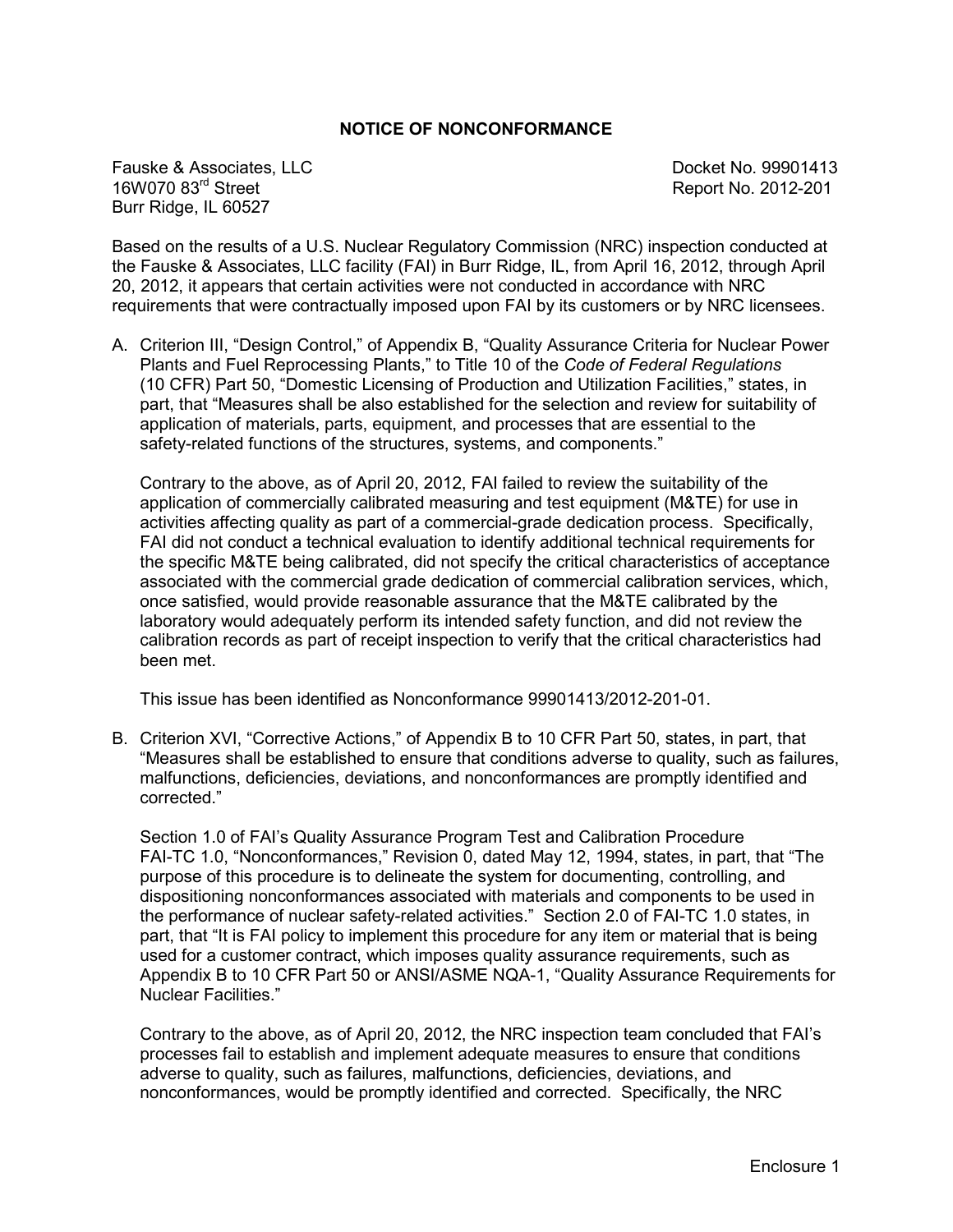inspection team concluded that identified conditions adverse to quality entered into the FAI nonconformance process via FAI-TC 1.0 would not be promptly reviewed, corrected or reported. The NRC inspection team also concluded that there was no clear connection for identified conditions adverse to quality entered into the FAI nonconformance process via the same procedure to be entered into WEC's formal processes (Westinghouse Policy/Procedure WEC 16.2, Westinghouse Corrective Action process, or WEC 21.0, "Reporting of Defects and Noncompliance,") as contractually agreed upon between FAI and Westinghouse.

This issue has been identified as Nonconformance 99901413/2012-201-02.

Please submit a written statement or explanation to the U.S. Nuclear Regulatory Commission, ATTN: Document Control Desk, Washington, DC 20555-0001, with a copy to the Chief, Electrical Vendor Branch, Division of Construction Inspection and Operational Programs, Office of New Reactors, within 30 days of the date of the letter transmitting this notice of nonconformance. This reply should be clearly marked as a "Reply to a Notice of Nonconformance" and should include for each noncompliance (1) the reason for the noncompliance or, if contested, the basis for disputing the noncompliance, (2) the corrective steps that have been taken and the results achieved, (3) the corrective steps that will be taken to avoid noncompliance, and (4) the date the corrective action will be completed. Where good cause is shown, the NRC will consider extending the response time.

Because your response will be made available electronically for public inspection in the NRC Public Document Room or from the NRC's Agencywide Documents Access and Management System (ADAMS), to the extent possible, do not include any personal privacy, proprietary, or safeguards information so that the response can be made available to the public without redaction. ADAMS is accessible from the NRC Web site at http://www.nrc.gov/reading-rm/ adams.html). If personal privacy or proprietary information is necessary to provide an acceptable response, then please provide a bracketed copy of your response that identifies the information that should be protected and a redacted copy of your response that deletes such information. If you request withholding of such material, you must specifically identify the portions of your response that you seek to have withheld and provide in detail the bases for your claim of withholding (e.g., explain why the disclosure of information will create an unwarranted invasion of personal privacy or provide the information required by 10 CFR 2.390(b) to support a request for withholding confidential commercial or financial information). If safeguards information is necessary to provide an acceptable response, please provide the level of protection described in 10 CFR 73.21, "Protection of Safeguards Information: Performance Requirements."

Dated at Rockville, MD, this 22nd day of June 2012.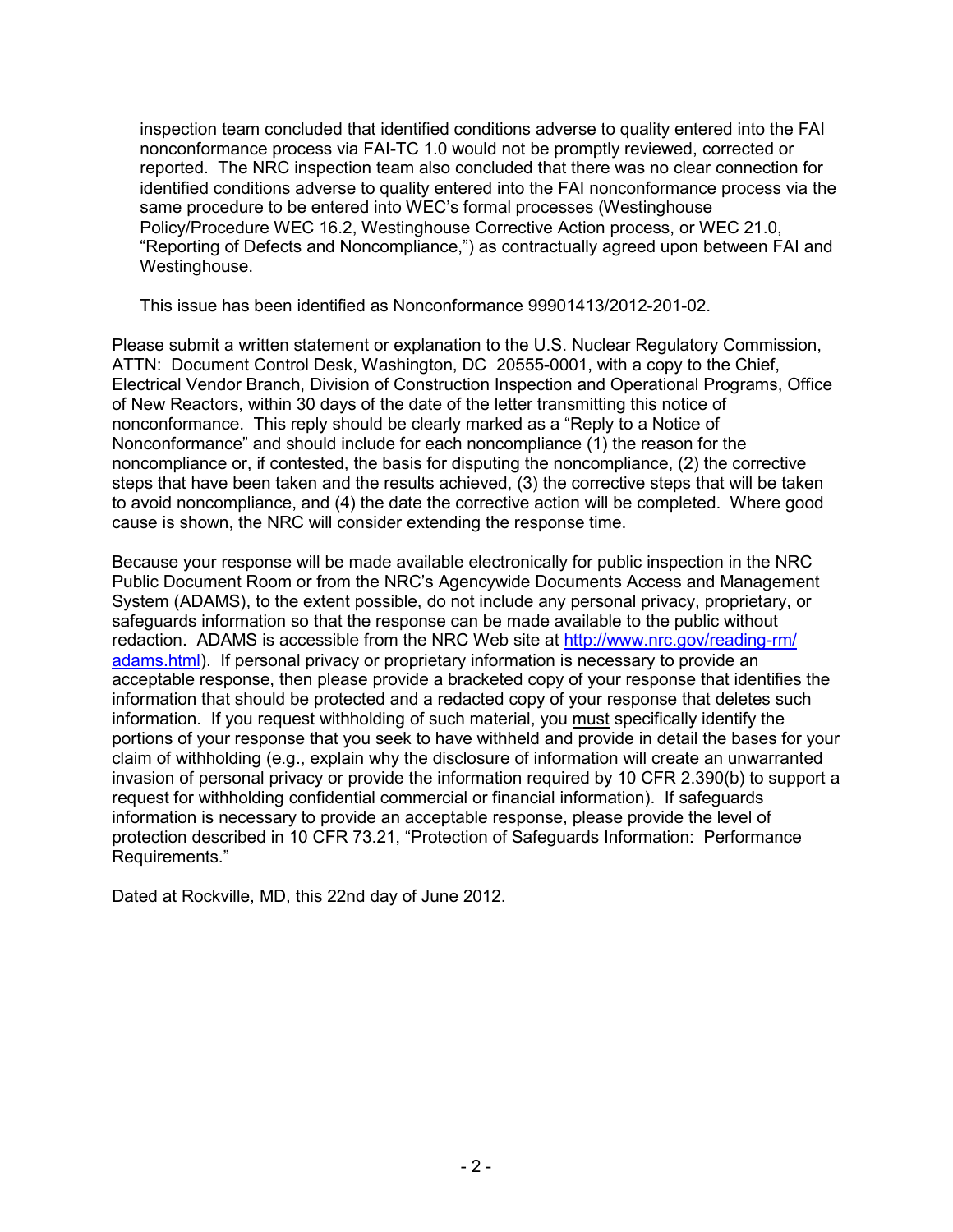### **U.S. NUCLEAR REGULATORY COMMISSION OFFICE OF NEW REACTORS DIVISION OF CONSTRUCTION INSPECTION AND OPERATIONAL PROGRAMS VENDOR INSPECTION REPORT**

| Docket No.:                       | 99901413                                                                                                                                                                                                                                                                                                                                                                                                                                                                                                 |
|-----------------------------------|----------------------------------------------------------------------------------------------------------------------------------------------------------------------------------------------------------------------------------------------------------------------------------------------------------------------------------------------------------------------------------------------------------------------------------------------------------------------------------------------------------|
| Report No.:                       | 99901413/2012-201                                                                                                                                                                                                                                                                                                                                                                                                                                                                                        |
| Vendor:                           | Fauske & Associates, LLC<br>16W070 83rd Street<br>Burr Ridge, IL 60527                                                                                                                                                                                                                                                                                                                                                                                                                                   |
| Vendor Contact:                   | Mr. William E. Berger, Jr.<br><b>Senior Vice-President for Nuclear Services</b><br>Telephone: (630) 887-5242<br>Email: berger@fauske.com                                                                                                                                                                                                                                                                                                                                                                 |
| <b>Nuclear Industry Activity:</b> | Fauske & Associates, LLC, (FAI) is a wholly owned but<br>independently operated subsidiary of the Nuclear Services (NS)<br>business unit of Westinghouse Electric Company, LLC (WEC).                                                                                                                                                                                                                                                                                                                    |
|                                   | FAI supports the commercial nuclear power industry as a provider<br>of engineering consulting services in several diverse disciplines<br>including, but not limited to physics, chemical engineering,<br>mechanical engineering, nuclear engineering, and computer<br>science. Additionally, FAI provides advanced training, research<br>services, design basis accident (DBA) modeling, and component<br>qualification activities for analyzing severe accidents in<br>commercial nuclear power plants. |
| <b>Inspection Dates:</b>          | April 16-20, 2012                                                                                                                                                                                                                                                                                                                                                                                                                                                                                        |
| Inspectors:                       | Daniel Pasquale, NRO/DCIP/CEVB, Team Leader<br>Yamir Diaz-Castillo, NRO/DCIP/CMVB<br>Leigh Trocine, NRO/DCIP/CQAB                                                                                                                                                                                                                                                                                                                                                                                        |
| Approved By:                      | Richard A. Rasmussen, Chief<br><b>Electrical Vendor Branch</b><br>Division of Construction Inspection and Operational Programs<br><b>Office of New Reactors</b>                                                                                                                                                                                                                                                                                                                                          |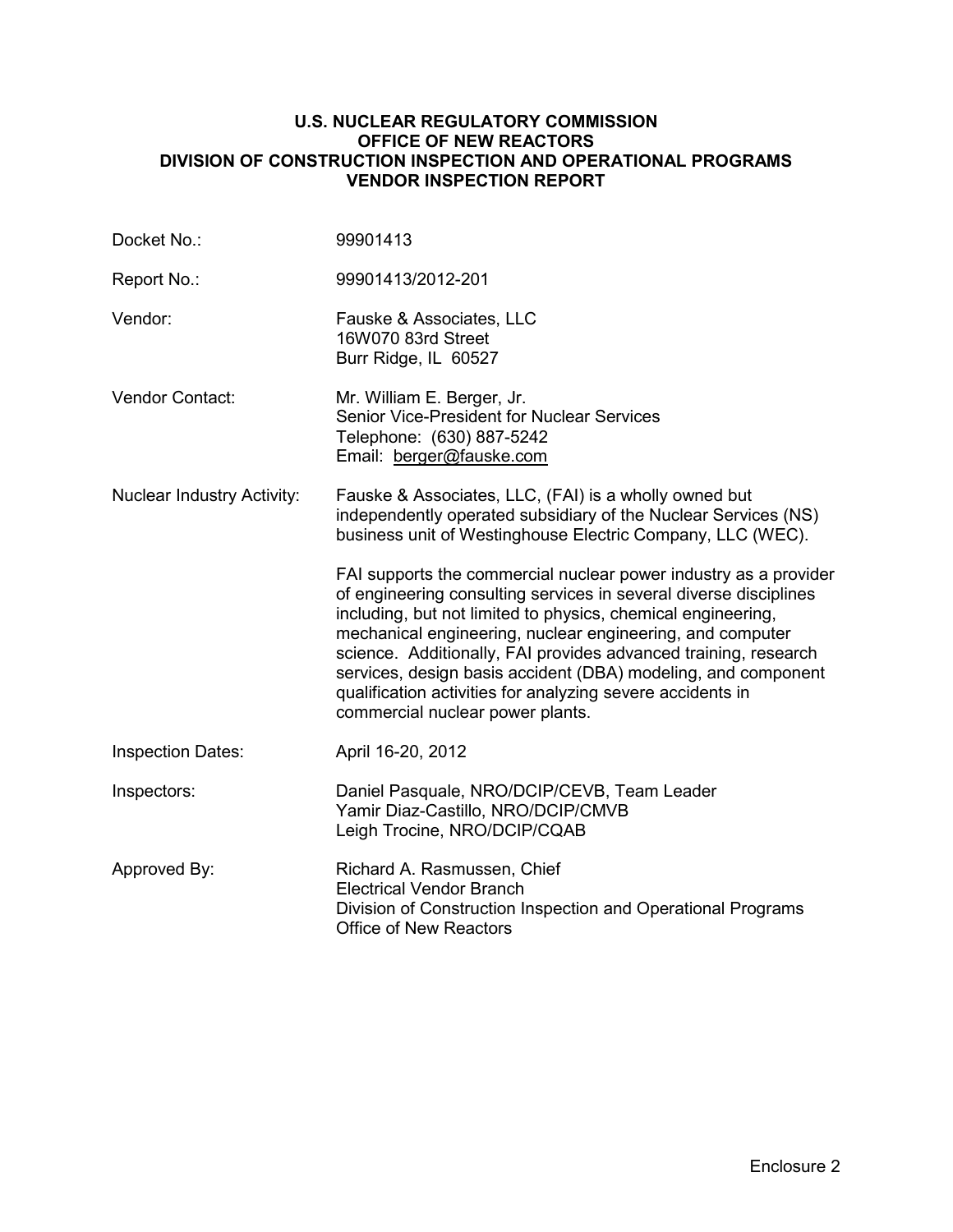# **EXECUTIVE SUMMARY**

#### Fauske & Associates, LLC 99901413/2012-201

The U.S. Nuclear Regulatory Commission (NRC) conducted this inspection to verify that Fauske & Associates, LLC, (FAI) implemented a program under Title 10 of the *Code of Federal Regulations* (10 CFR) Part 21, "Reporting of Defects and Noncompliance," and to verify that FAI implemented an adequate quality assurance (QA) program that complied with the provisions of selected portions of Appendix B, "Quality Assurance Criteria for Nuclear Power Plants and Fuel Reprocessing Plants," to 10 CFR Part 50, "Domestic Licensing of Production and Utilization Facilities." FAI is a wholly owned but independently operated subsidiary of the Nuclear Services (NS) business unit of Westinghouse Electric Company, LLC (WEC), that operates under the WEC NS Policies and Procedures Manual, including the WEC quality management system (QMS) and top-level procedures that apply to all WEC business units (Level II procedures). FAI developed specific procedures under FAI's instructions and guidance (I&G) manual and test and calibration (T&C) manual that supplement or supersede the WEC Level II procedures. This technically focused inspection specifically evaluated FAI's QA activities related to the environmental qualification-type testing of instrument cable in support of AP1000 licensing activities, as well as to the effectiveness and implementation of the 10 CFR Part 21 program for evaluating deviations and reporting of defects and nonconformances that could cause substantial safety hazards.

The safety-related activities inspected by the NRC inspection team related to the WEC contract with FAI to qualify shielded mineral insulated (MI) in-core instrumentation system (IIS) cables, their associated electrical connectors, and simulated instrument connector shields to withstand the effects of the anticipated environmental conditions before, during, and following the design basis event (DBE) loss of coolant accident (LOCA) presented in Revision 19 of the Westinghouse AP1000 design control document.

These tests, including qualification and functional tests are associated with or directly impact closure of inspection, tests, analyses and acceptance criteria (ITAAC) from Revision 19 of the certified AP1000 design. Currently, these inspection, tests, analyses and acceptance criteria (ITACC) are incorporated into the combined licenses of Vogtle Units 3 and 4 and V.C. Summer Units 2 and 3.

The following regulations served as the bases for this inspection:

- 10 CFR Part 21
- 10 CFR Part 50, Appendix B

During this inspection, the NRC inspection team implemented Inspection Manual Chapter (ICM) 2507, "Construction Inspection Program Vendor Inspections," dated April 25, 2011; Inspection Procedure (IP) 36100, "Inspection of 10 CFR Part 21 and Programs for Reporting Defects and Noncompliance," dated February 13, 2012; IP 35034; "Design Certification Testing Inspection," dated January 27, 2010; IP 43002, "Routine Inspections of Nuclear Vendors," dated April 25, 2011, IP 43004; "Inspection of Commercial-Grade Dedication Programs," dated April 25, 2011; IP 51080, "Part 52 Environmental Qualification (EQ) Under 10 CFR 50.49," dated November 7, 2011; and IP 65001.E, "Inspection of the ITAAC-Related Qualification Program," dated August 19, 2008.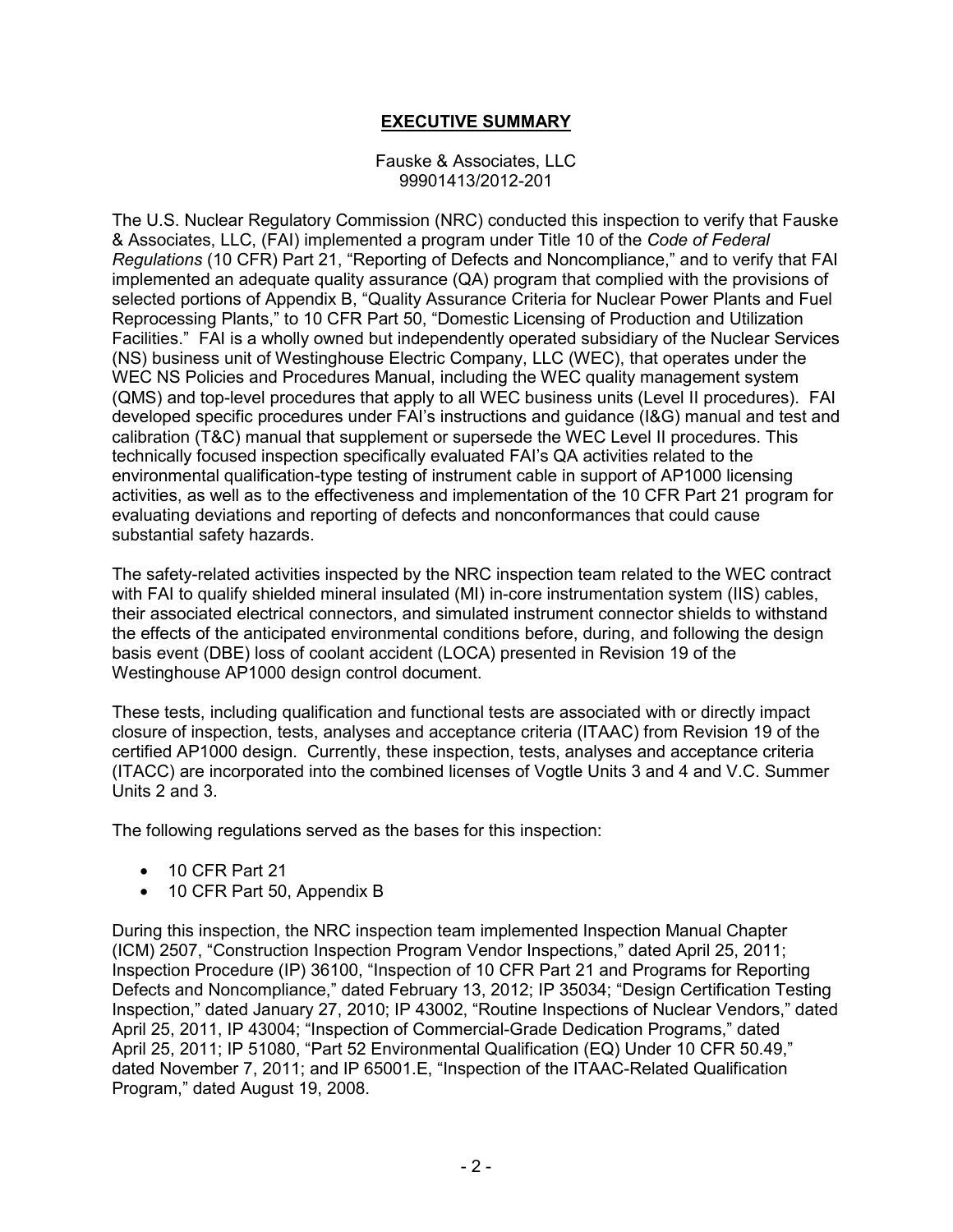The NRC had not previously performed any inspection at the FAI facility in Burr Ridge, IL.

The results of the inspection are summarized below.

### 10 CFR Part 21 Program

The NRC inspection team concluded that FAI is implementing its 10 CFR Part 21 program through WEC, consistent with the regulatory requirements of 10 CFR Part 21. No findings of significance were identified.

## Test Control

The NRC inspection team, in reviewing FAI's test control capabilities, evaluated aspects needed to verify if FAI's testing services and final test results would meet the WEC-supplied test objectives. The NRC inspection team evaluated the FAI design-basis accident (DBA) simulation facility, the test specimen arrangement, its handling of the test specimen and the applicable FAI policies and procedures governing test control, configuration control, personnel qualification, and data collection and reporting methods to provide reasonable assurance that FAI could adequately qualify the specimen for the DBE referenced in the WEC test plan. The NRC inspection team also assessed a representative sample of installed equipment, test drawings, procedures, data collection techniques, and data reporting methods to determine if key design attributes of the WEC test plan were correctly translated to FAI's contracted materials and services supporting the qualification test. The NRC inspection team concluded that the test facility's design and construction were consistent with the specified requirements in the WEC test plan and were appropriately supported by engineering data and calculations, and that they complied with applicable regulatory requirements and industry standards as described in Revision 19 to the AP1000 Design Certification Document (DCD).

While it was the NRC inspection team's intent to witness critical portions of the qualification test run, FAI senior management suspended testing because of issues identified by the NRC inspection team regarding FAI's failure to review the suitability of the application of commercially calibrated measuring and test equipment (M&TE) for use in activities affecting quality as part of a commercial grade dedication process. (Refer to Nonconformance 99901413/2011-202-01).

The NRC inspection team concluded from the aspects they reviewed that, had the test proceeded as planned, a high degree of confidence exists that FAI's test control program would have satisfied the regulatory requirements of Criterion XI, "Test Control," of Appendix B to 10 CFR Part 50 for analyzing the test specimen's capabilities to perform under the AP1000 DBE LOCA event. No findings of significance were identified.

### Control of Measuring and Test Equipment

The NRC inspection team concluded that with the exception noted in Nonconformance 99901413/2011-201-01, FAI is implementing its control of measuring and test equipment program consistent with the regulatory requirements of Criterion XII, "Control of Measuring and Test Equipment," of Appendix B to 10 CFR Part 50. No findings of significance were identified.

# Nonconforming Material, Parts, or Components and Corrective Action

The NRC inspection team issued Nonconformance 99901413/2011-201-02 associated with FAI's failure to implement the regulatory requirements of Criterion XVI, "Corrective Actions," of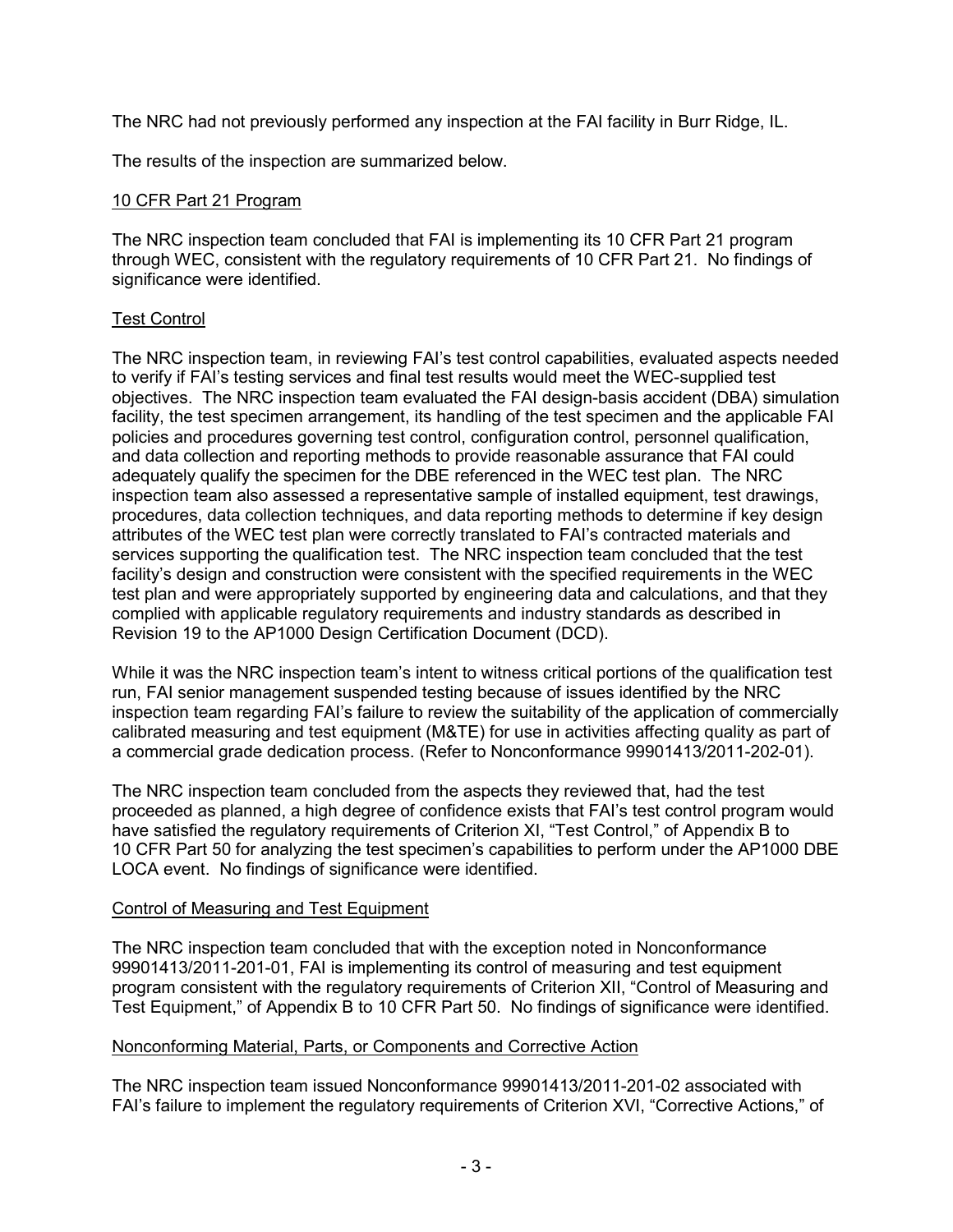Appendix B to 10 CFR Part 50. Specifically, this nonconformance cited FAI for an inadequate internal nonconformance procedure in that it did not provide controls or a clear connection to a formal corrective action process or a formal 10 CFR Part 21 process. FAI did not generate any nonconformances that should have been reported in accordance with 10 CFR Part 21.

### Oversight of Contracted Activities

The NRC inspection team issued Nonconformance 99901413/2011-201-01 to FAI for their failure to implement the regulatory requirements of Criterion III, "Design Control," of Appendix B to 10 CFR Part 50. Specifically, Nonconformance 99901413/2011-202-01 cited FAI for failing to review the suitability of the application of commercially calibrated M&TE for use in activities affecting quality as part of a commercial-grade item dedication.

### Quality Assurance Records

The NRC inspection team concluded that FAI is implementing its quality assurance records program consistent with the regulatory requirements of Criterion XVII, "Quality Assurance Records," of Appendix B to 10 CFR Part 50. Based on the limited sample of documents reviewed, the NRC inspection team also determined that FAI is implementing its policies and procedures associated with its quality assurance records program. No findings of significance were identified.

### Training and Qualification of Personnel

The NRC inspection team concluded that FAI is implementing its training and qualification program consistent with the regulatory requirements of Criterion II, "Quality Assurance Program," of Appendix B to 10 CFR Part 50. Based on the limited sample of documents reviewed, the NRC inspection team also determined that FAI is implementing its policies and procedures associated with their training and qualification program. There were no findings of significance identified.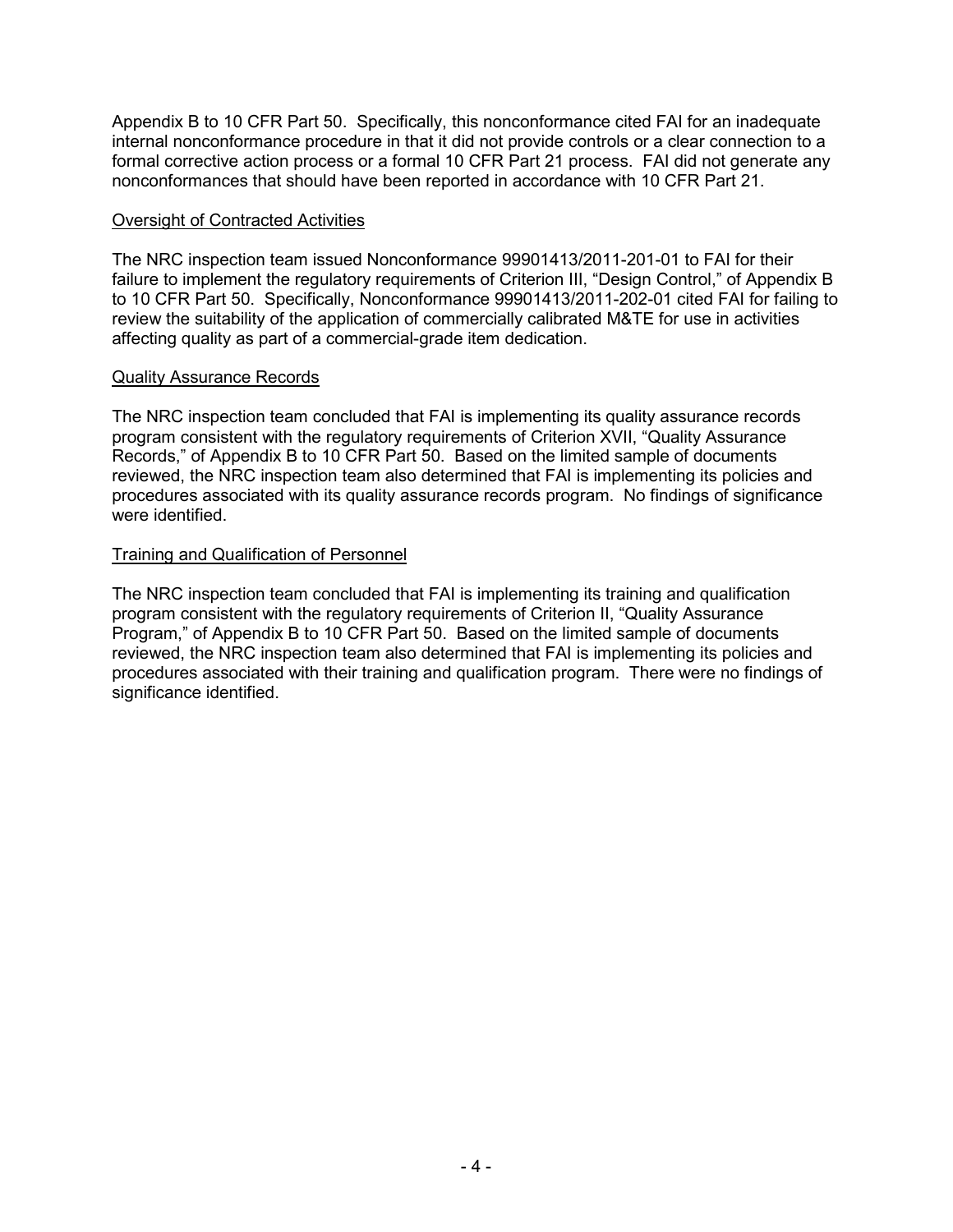## **REPORT DETAILS**

The NRC inspection team evaluated the Fauske & Associates Inc., LLC (FAI), quality assurance (QA) program associated with environmental qualification type testing of instrument cable in support of AP1000 licensing activities, as well as to the effectiveness and implementation of their 10 CFR Part 21 program for evaluating deviations and reporting of defects and nonconformances that could cause substantial safety hazards. The tests inspected, including the qualification and functional tests, are associated with or directly impact closure of inspections, tests, analyses, and acceptance criteria (ITAAC) from Revision 19 of the certified AP1000 design. Currently, these ITAAC are incorporated into the combined licenses of Vogtle Units 3 and 4 and V.C. Summer Units 2 and 3.

### 1. 10 CFR Part 21 Program

### a. Inspection Scope

The NRC inspection team reviewed various policies, implementing procedures, and records that govern and document FAI's program under Title 10 of the *Code of Federal Regulations* (10 CFR) Part 21, "Reporting of Defects and Noncompliance," to verify compliance with NRC regulatory requirements. The NRC inspection team reviewed the following:

- The formal Westinghouse Electric Company (WEC) procedures that govern corrective action and control and correction of nonconforming items to verify that FAI's implementation and control over these processes were effective and to verify an adequate link to the 10 CFR Part 21 process.
- FAI's internal nonconformance and design basis accident (DBA) test facility procedures, audits, and FAI nonconformance log, a limited sample of FAI nonconformance reports, audits, and the test deviations and anomalies portion of the FAI DBA test facility log to verify that FAI's implementation and control over these processes were adequate and to verify whether any deviations to technical requirements occurred that should have been evaluated for 10 CFR Part 21 applicability.

FAI had not processed any 10 CFR Part 21 notifications through the formal WEC procedures. Additionally, the NRC inspection team evaluated the 10 CFR Part 21 postings for compliance with the requirements of 10 CFR 21.6, "Posting Requirements." The attachment to this inspection report lists the documents reviewed by the NRC inspection team.

#### b. Observations and Findings

(i) 10 CFR Part 21 Procedures

Section 1.0, "Nonconformances" of FAI-TC 1.0, "Quality Assurance Program Test and Calibration Procedure," contains guidance for recording issues affecting quality. FAI, however, does not have specific guidance for evaluating issues consistent with the requirements of 10 CFR 21. Instead, FAI has agreed to enter issues affecting quality requiring corrective or preventive action, directly into the WEC process.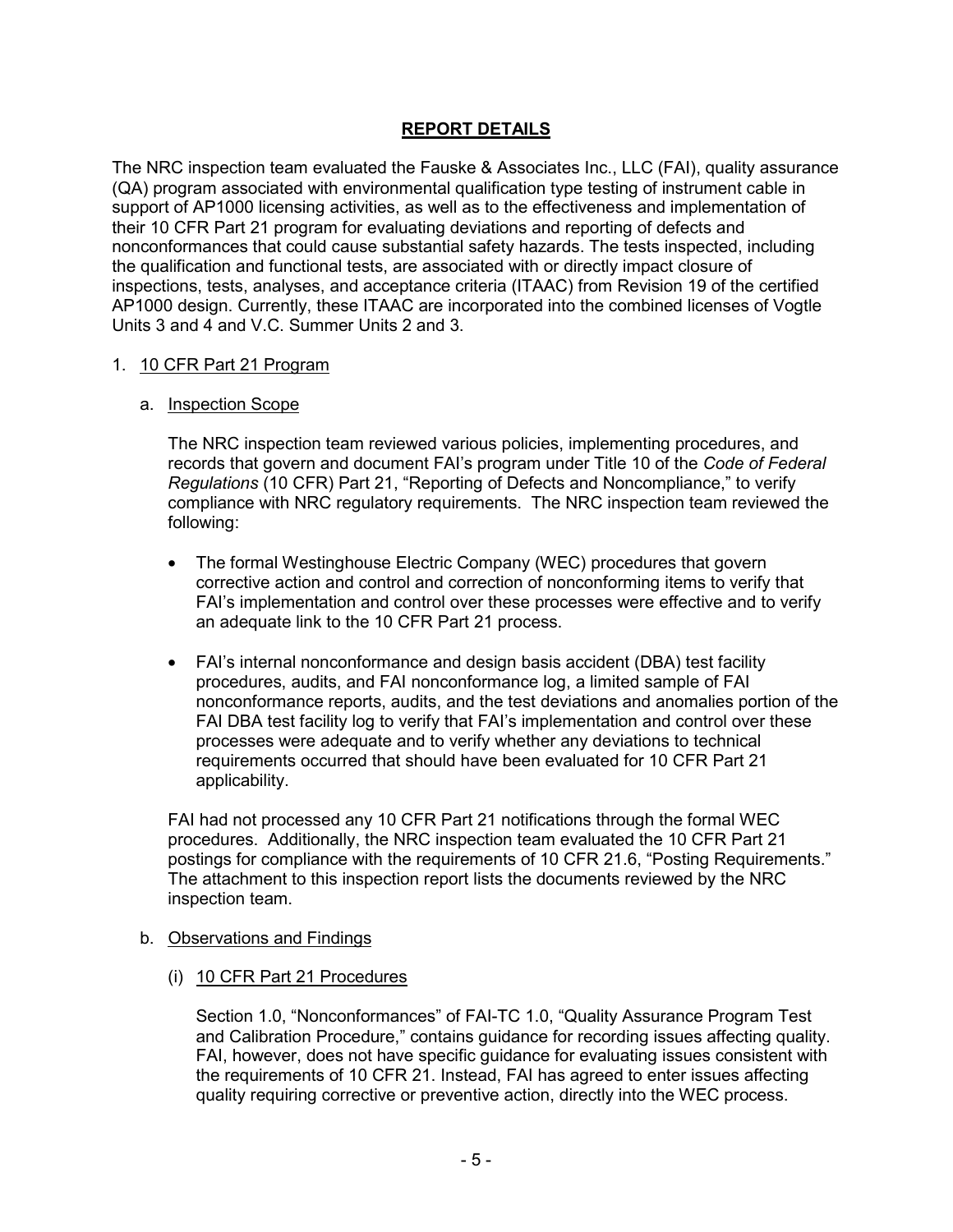The NRC inspection team noted that WEC developed and FAI agreed to, the "Westinghouse Nuclear Services/Fauske Interface Agreement," Revision 1, dated November 3, 2008, which defines the overall responsibilities and interface requirements between WEC and FAI. This agreement requires that issues affecting quality that require corrective or preventive action will be controlled in accordance with WEC procedure, "Westinghouse Corrective Actions Process," effective August 1, 2011, and that conditions adverse to safety shall be identified and reported in accordance with WEC procedure, "Identification and Reporting of Conditions Adverse to Safety," effective August 3, 2009. The NRC inspection team was informed that safety-related work performed by FAI is done under WEC's QMS Level II procedures, and FAI's "General Project Quality Plan" and that corrective action reports are processed and maintained by WEC. In their assessment of this process, the NRC inspection team reviewed both FAI and WEC procedures, their interface agreement, and examples of FAI generated nonconformances. Additionally, the NRC inspection team attempted to locate examples of FAI nonconformances that either had been, or should have been reported in accordance with 10 CFR Part 21, however no examples were found. (Refer to Section 4, "Nonconforming Material, Parts, or Components and Corrective Action," of this inspection report for additional related information).

## (ii) Postings

The NRC inspection team verified that FAI had posted notices in two conspicuous locations and that the postings included (1) a copy of Section 206 of the Energy Reorganization Act of 1974, (2) a copy of 10 CFR Part 21, and (3) a description of the FAI procedure that implements the regulation.

### c. Conclusions

Based on a review of the FAI implementing procedures and the WEC/FAI interface agreement, the NRC inspection team concluded that FAI as augmented by the WEC/FAI interface agreement, is implementing its 10 CFR Part 21 program consistent with the regulatory requirements of 10 CFR Part 21. However, the NRC inspection team issued Nonconformance 99901413/2011-201-02 for FAI's failure to implement an adequate internal stand-alone procedure that provides a clear connection to document FAI nonconformances in either the WEC formal corrective action process or the WEC 10 CFR Part 21 process. The NRC inspection team also concluded that FAI met the 10 CFR Part 21 posting requirements. No findings of significance were identified.

# 2. Test Control

### a. Inspection Scope

FAI's scope of services associated with this contract were limited to performing environmental qualification type testing of shielded mineral insulated (MI) in-core instrumentation system (IIS) cables, their associated electrical connectors, and simulated instrument connector shields to withstand the effects of the anticipated environmental conditions before, during, and following the design basis event (DBE) loss of coolant accident (LOCA) presented in Revision 19 of the WEC AP1000 design control document. The scope included design and construction of an adequate test facility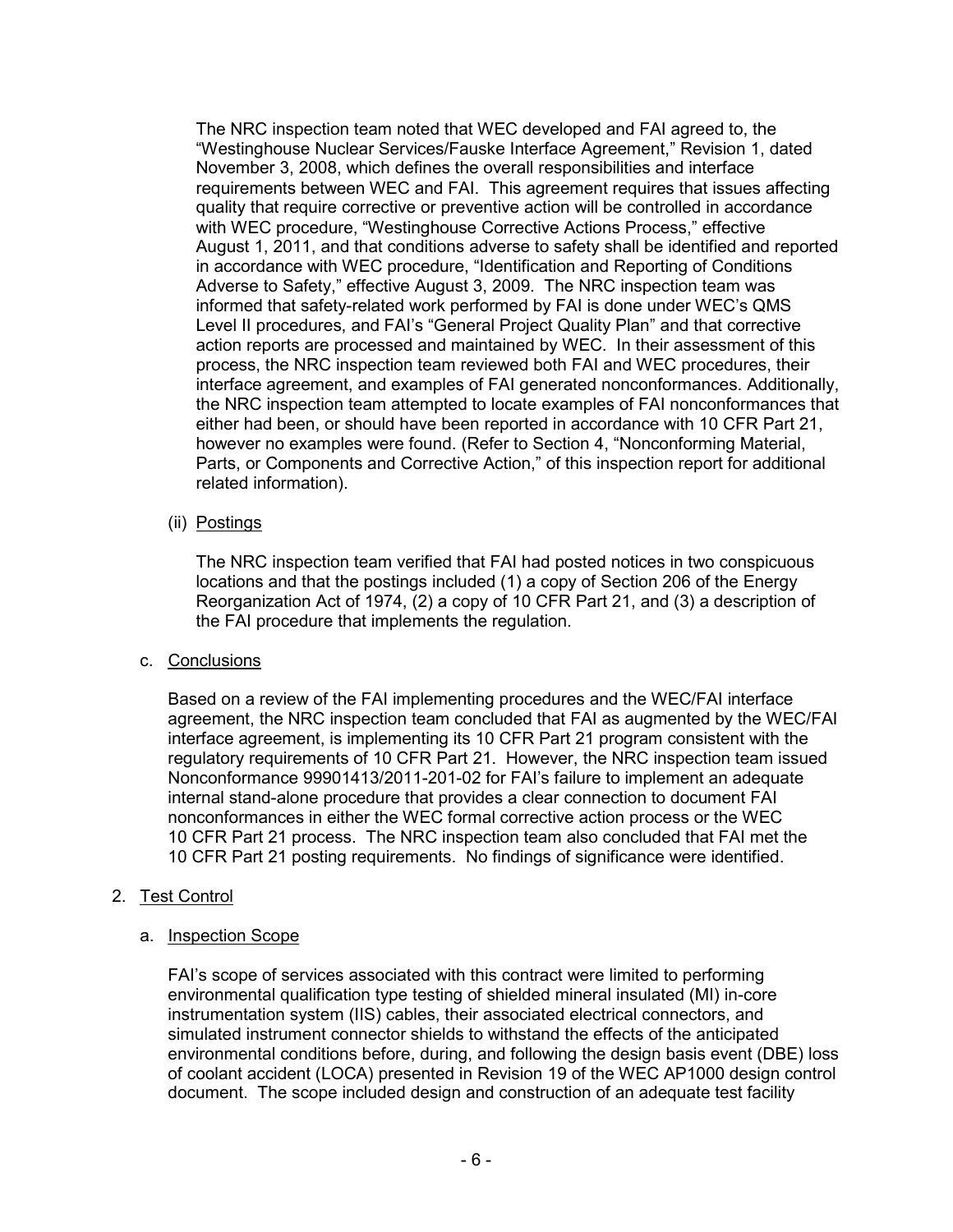capable of meeting the parameters specified in the WEC test plan, executing the test, recording the test data to support the qualification and electronically delivering that data to WEC. WEC's PO also required that any modifications to the test facility performed by FAI after WEC'S approval of the configuration would receive WEC concurrence.

The attachment to this inspection report lists the documents reviewed by the NRC inspection team.

#### b. Observations and Findings

For this test, WEC provided FAI with the actual test specimen as well as the corresponding test plan, WEC Procedure EQ-TP-241-APP, Revision 0/APP-JS94-VPP-007, Revision 0, "Harsh Environment Test Procedure for the AP1000 In-core Instrumentation System (IIS) Cable and Connector Assemblies," dated March 2012. The NRC inspection team reviewed and verified the capability of FAI's test control policies and procedures to accurately simulate and control the test conditions specified in the WEC test plan, capture key test data accurately and consistently, and to accurately export the test data to Westinghouse for their final analysis.

### b.1 Test Program

The objective of FAI's test control program in support of this testing was to simulate the test conditions specified in the WEC qualification test plans, subject the test specimen to those conditions for the full duration of the DBE, effectively monitor the test, correctly record the necessary test data, and accurately export that data back to WEC. Subsequent functional tests of the equipment under test (EUT) components following the DBE LOCA testing are performed by WEC as an input into its final qualification conclusions for the test specimen.

The NRC inspection team verified those FAI activities specified in contractual obligations with WEC for performing this test, specifically for the environmental qualification type testing capabilities of shielded MI IIS cables, the associated electrical connectors, and simulated examples of connector shields to withstand the effects of the anticipated environmental conditions before, during, and following the postulated DBE LOCA presented in Revision 19 of the WEC AP1000 Design Control Document (DCD), as contracted by WEC. To assess FAI's test control capabilities, the NRC inspection team was given access to all relevant WEC and FAI equipment, documentation, and personnel needed to complete the inspection. The NRC inspection team observed the FAI DBA test facility, the WEC test specimen, the WEC purchase order (PO 4500420553), the WEC test plan (Westinghouse Procedure EQ-TP-241-APP/APP-JS94-VPP-007), and FAI's test procedure, FAI-TC-4.10. The FAI test procedure is used to transfer WEC's test specifications into actionable steps for FAI test personnel.

The NRC inspection team's review of the capability of the DBA facility's hardware to meet the test parameters specified in the WEC test plan included a review of a sample of key components required to perform this test. Specifically, the NRC inspection team assessed the test chamber to accommodate the test specimen, to adequately simulate the DBE conditions, to provide and record steam temperature and pressure characteristics and to record boron flow characteristics. The facility's equipment was compared against the WEC test plan requirements to make this assessment. The NRC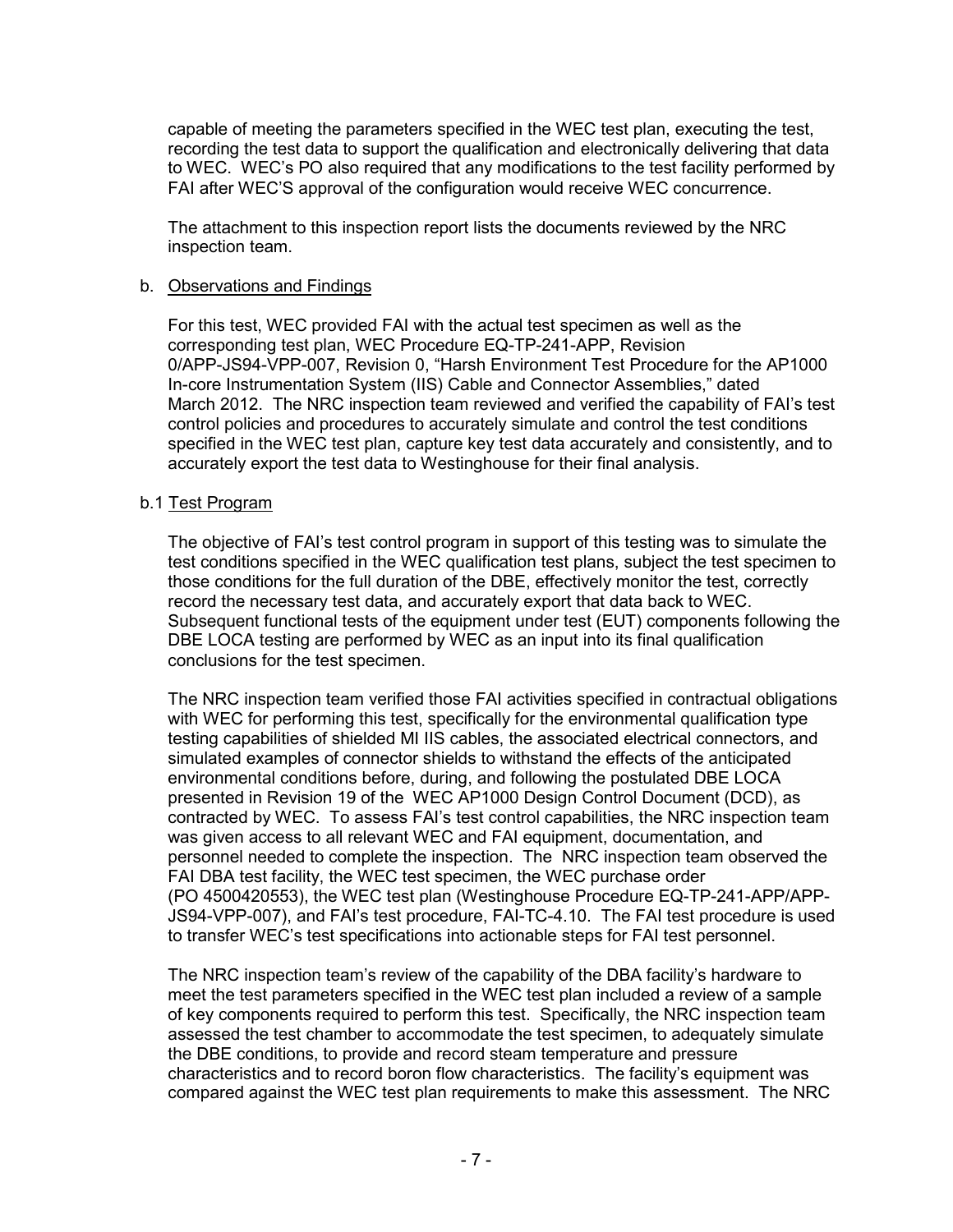inspection team reviewed FAI's abilities to adequately sustain the test for the full event duration by reviewing the boiler water make-up and boron addition systems configuration against the requirements specified in the WEC test plan. The NRC inspection team reviewed a sample of FAI drawings to verify that the appropriate technical and quality requirements had been carried throughout the entire process, and reviewed the FAI test procedure to assure that appropriate test perquisites, operating conditions and critical test milestones specified in the WEC test plan (e.g. heat-up, event durations, chemical spray, and de-energize) were identified and included in the procedure. FAI's abilities to record the test data, present it in a logical format and electronically deliver the data to WEC were also evaluated.

## b.2 Test Plan and Processes

The NRC inspection team reviewed several aspects of FAI's testing program to assess their ability to effectively perform this test as specified in the WEC test plan including a review of FAI's test procedures, calibration activities for the data acquisition software, qualification of the test personnel, and the a review of the methods employed to generate and export the final report data. The NRC inspection team also observed examples of FAI's Proof of Concept (POC) performance checks to determine if the test apparatus would meet the temperature conditions to run the test and if the data was suitable to conclude if the test was adequately executed. The NRC inspection team noted that the WEC environmental engineers were working closely with FAI, and that they also had a thorough knowledge of the test facility, the specimen, and the test plan. In reviewing FAI-TC-4.10, the NRC inspection team observed that the procedure provides step-by-step guidance to FAI's test personnel for ensuring instrumentation readiness, establishing correct test conditions, performing the test in accordance with the WEC test plan, and for documenting any identified test anomalies. It was also noted that FAI documented test deviations and anomalies in FAI-TC-4.10, Attachment 4, "FAI DBA Test Facility Log," and that the procedure requires the noted anomalies to be evaluated by FAI management.

While it was the NRC inspection team's intent to witness portions of the qualification test being performed, FAI senior management suspended testing because of issues identified by the NRC inspection team regarding FAI's failure to review the suitability of the application of commercially calibrated M&TE for use in activities affecting quality as part of a commercial grade dedication process. (Refer to Nonconformance 99901413/2011-202-01).

The inspectors concluded from their review of procedure FAI-TC-4.10 that it adequately captures the appropriate requirements to test the EUT in accordance with the test plan supplied by WEC. The NRC inspection team also concluded that FAI's ability to simulate the test conditions specified in the WEC test plan, and its ability to measure, record, and handle test data accurately are consistent with the regulatory requirements of Criterion XI, "Test Control" of Appendix B to 10 CFR Part 50.

### b.2.1 Software Verification & Validation

The NRC inspection team's review of FAI's test control process included an assessment of FAI's procedures and processes for performing verification and validation (V&V) of the software used by the three FAI computers to satisfy Appendix B to 10 CFR Part 50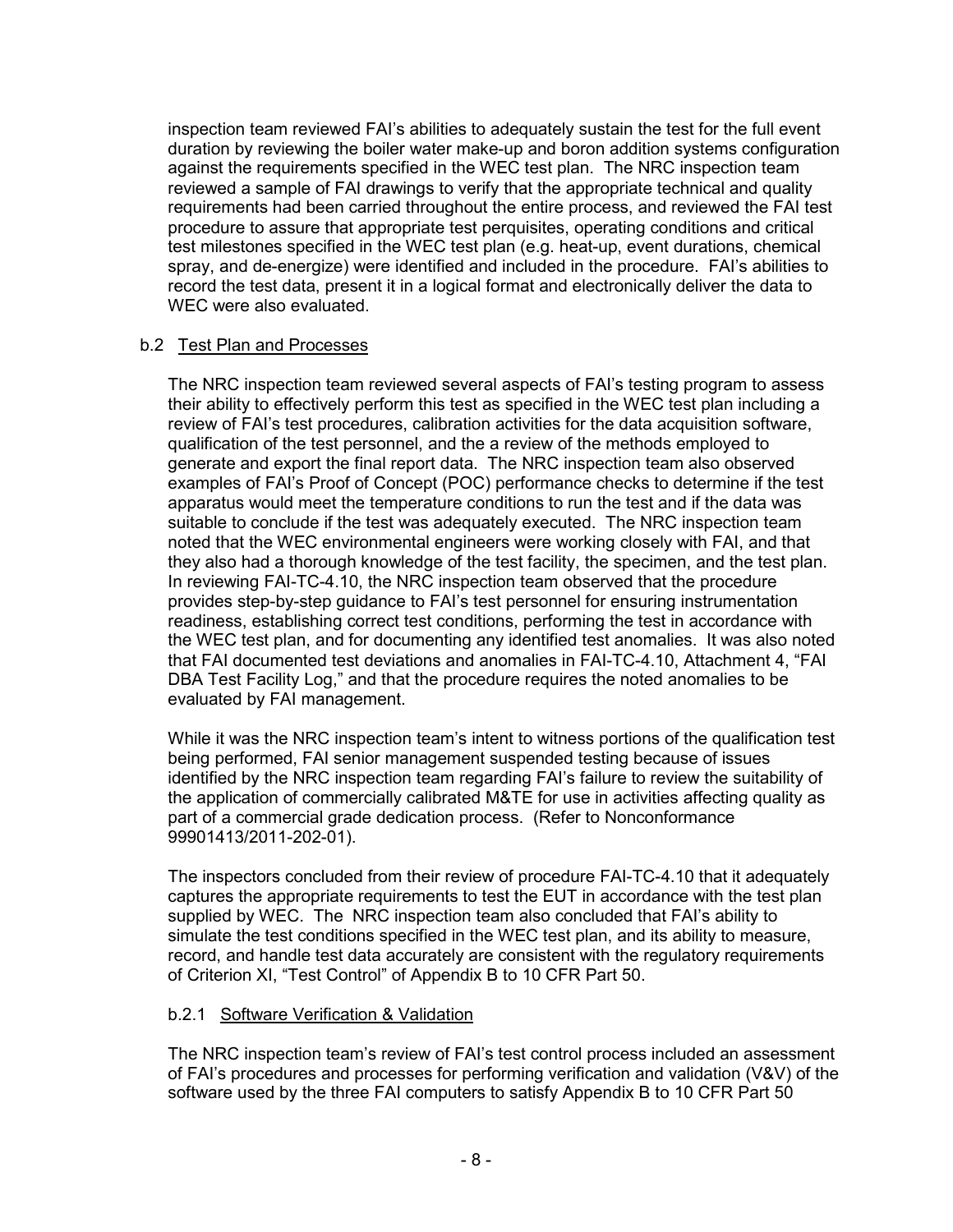requirements for performing this test. Two computers, the industrial computer, and the IOTECH process control computer, acquire real-time test data as well as operating and monitoring DBA facility process equipment during the DBE LOCA test. A third personal computer is used to capture functional test data taken during the post-DBE LOCA functional testing by WEC. Functional testing measures the actual effects of the DBE LOCA test on the EUT test specimen. While these tests are performed by the on-site WEC engineers, the calibration of the instruments used to measure the test parameters and the V&V of the software used to record the data is the responsibility of FAI. Control of measuring and test equipment is addressed in Section 3 of this report.

All three computers applied to this test use standard commercial off-the-shelf software (COTS) to perform the safety-related functions, and all use the same FAI V&V process to validate performance. Before a test run, a series of simulated inputs is entered into each safety-related instrument channel, and both its displayed value and its recorded value are manually compared against the specified anticipated result. Since FAI exports its final data sets to WEC via an ASCII export file, a hard copy of the data printed from the ASCII export file is also manually compared against the anticipated test results. FAI's implementing procedures require that any identified deviations from the V&V tests be entered into the WEC corrective action program. The NRC inspection team reviewed a representative sample of a V&V test being performed by FAI, and concluded that FAI's method of COTS V&V was adequate for the software's intended safety function. No findings of significance were identified in this area.

### b.2.2 Configuration Management of the Equipment under Test

WEC provided FAI with the actual test specimen to be used in performing this test. The test specimen, commonly referred to as the EUT, consisted of a representative sample of 48 shielded MI instrumentation cables of varying lengths and diameters, connected together into several individual cable runs using associated electrical connectors. Simulated connector shields were also included to represent specific installation configurations. The cables were mounted onto a simulated cable tray configuration consisting of two representative lengths of cable trays stacked one on top of the other, with equivalent mass specimens added to simulate the weight of the anticipated disconnect panels.

Section 6.3.2, "Test Sequence" of Institute of Electrical and Electronics Engineers (IEEE) Standard 323-1974, "Standard for Qualifying Class 1E Equipment for Nuclear Power Generating Stations," requires that environmental qualification type tests be run on the equipment to be qualified in the order specified in the standard. The NRC inspection team selected a random cable grouping consisting of four individual cable lengths and their associated connectors, and verified by documentation provided from WEC that the EUT had successfully completed all of the required testing in the correct sequence before the actual test specimen arrived at FAI for DBE LOCA testing. The four cables reviewed were:

- 1. APP-JE90-T4-001, Assembly 19, (4.9 m or 16 ft)
- 2. APP-EW25-V2-041/042, Assembly 1, (8.7 m or 28.5 ft)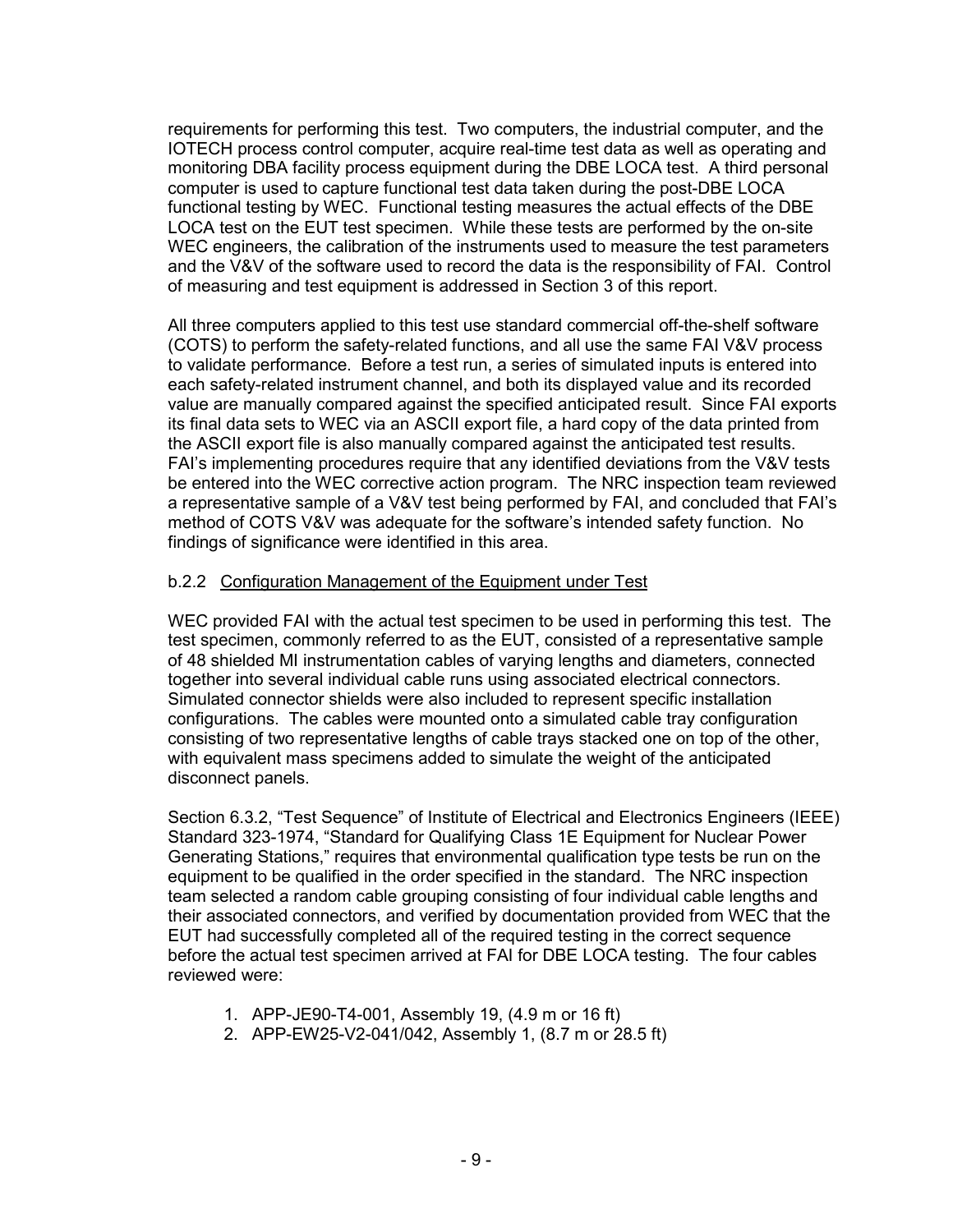- 3. APP-EW25-V2-051/052, Assembly 7, (12.3 m or 40.5 ft)
- 4. D-CET-155-002, Assembly 26, (3.0 m or 10 ft)

The NRC inspection team did not observe FAI personnel's handling of the test specimen. All observed handling of the specimen was performed by WEC personnel. Since WEC engineers at the FAI facility are tasked with performing the functional tests following completion of the DBE LOCA test on each of the individual components of the EUT specimen, the procedures guiding these tests and WEC's performance of them were not reviewed by the NRC inspection team. The NRC inspection team noted that the specimen was appropriately stored inside a secured warehouse with restricted access.

### b.3 Test Implementation

Direct observation of FAI test personnel during performance of the qualification test by the NRC inspection team was included in the scope of this inspection. However, as previously indicated, FAI senior management suspended testing due to issues identified by the NRC inspection team (Refer to Nonconformance 99901413/2011-202-01). In response, the NRC inspection team performed a review of FAI's test controls based solely upon reviews of the DBA facility's as-built configuration, FAI's approved test procedure (FAI-TC-4.10), the POC test data results generated during heat-up and FAI's ability to satisfy the documentation requirements stated in their PO with WEC. Additional information about the qualification of FAI test personnel can be found in Section 7, "Training and Qualification of Personnel."

#### c. Conclusions

The NRC inspection team verified that FAI has established and implemented an appropriate testing program including an adequate test facility, test control policies and procedures, data acquisition/control processes, and qualified staff necessary to ensure that for the type of Class IE equipment tested, their program will provide a high degree of confidence that future equipment of the same type will perform as required.

The NRC inspection team concluded from the objective evidence reviewed, that had the test proceeded as planned, a high degree of confidence exists that Fauske's test control program would have satisfied the regulatory requirements of Criterion XI, "Test Control," of Appendix B to 10 CFR Part 50 for analyzing the test specimen's capabilities to perform under the AP1000 DBE LOCA event. No findings of significance were identified.

### 3. Control of Measuring and Test Equipment

### a. Inspection Scope

The NRC inspection team reviewed the implementation of FAI's measuring and test equipment (M&TE) program in support of the environmental qualification testing of the in-core instrumentation cable system and cable connector assemblies for WEC's AP1000 reactor design. Specifically, the NRC inspection team reviewed the policies and procedures governing the implementation of FAI's M&TE program to verify compliance with Criterion XII, "Control of Measuring Test and Equipment," of Appendix B to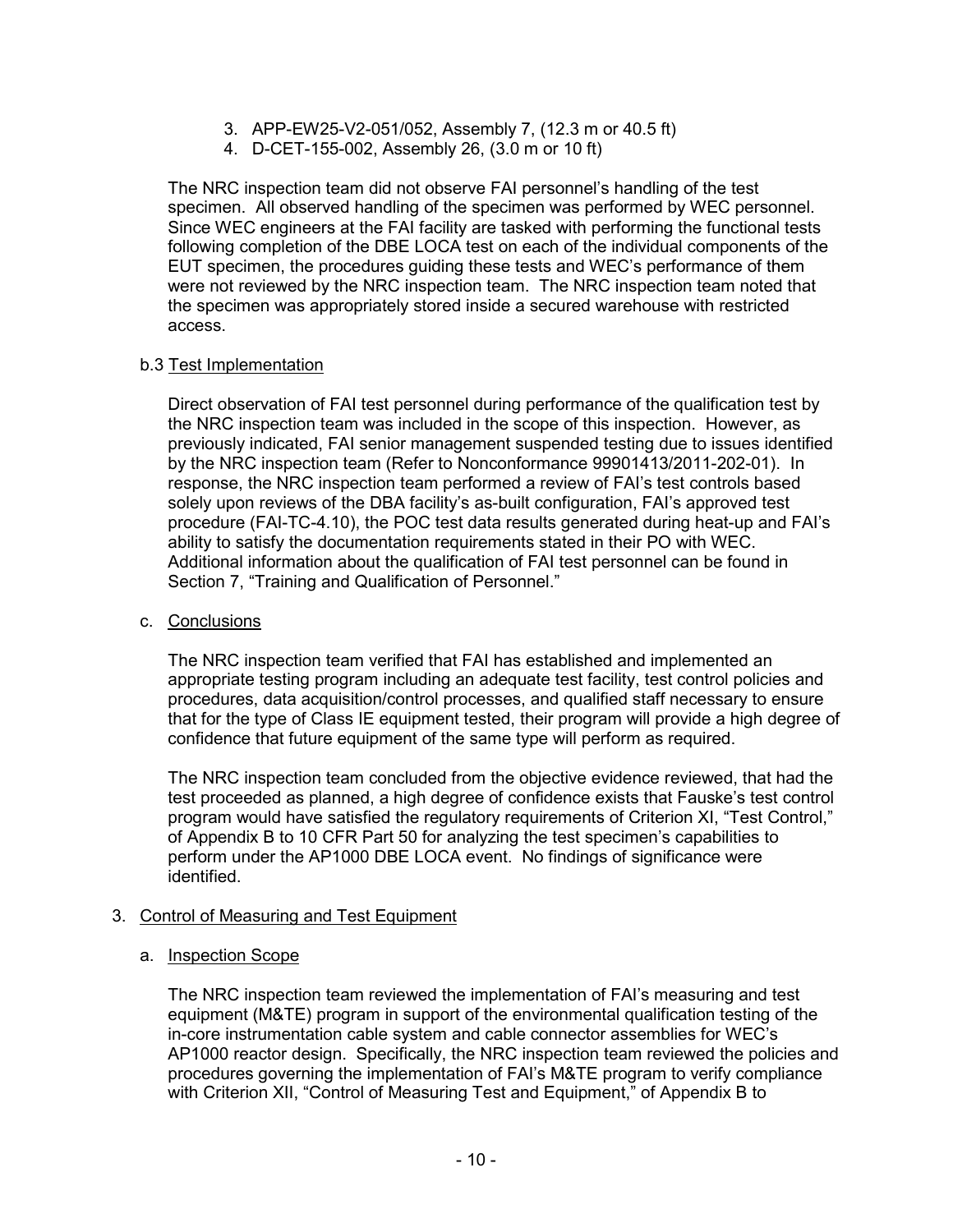10 CFR Part 50. In addition, the NRC inspection team discussed the control of the M&TE program with FAI management and technical staff. Furthermore, the NRC inspection team reviewed the calibration records for a sample of M&TE. The attachment to this inspection report lists the documents reviewed by the NRC inspection team.

### b. Observations and Findings

The NRC inspection team reviewed FAI's program for issuing and controlling M&TE in support of environmental qualification testing, and noted that the instrumentation issued by FAI, contained appropriate calibration stickers including current calibration dates and calibration due dates, and that the associated calibration records were current and available for review. The NRC inspection team verified that the M&TE records supporting the calibrations used in the DBA test facility included references to being calibrated using procedures traceable to known industry standards and that calibration results had been recorded, reviewed, and verified by test personnel. The calibration records reviewed by the NRC inspection team also indicated the calibration procedure used included, as found and as left conditions, accuracy required, date of calibration and due date for recalibration, and the applicable National Institute of Standards and Technology reference for the equipment used in the calibration. While the NRC inspection team concluded that FAI adequately controlled the M&TE, the NRC inspection team issued Nonconformance 99901413/2011-201-01 to FAI for failing to review the suitability of the application of commercially procured calibration services of the calibration laboratory that calibrated the instruments and generated the calibration records.

### c. Conclusions

The NRC inspection team concluded that the FAI is implementing its control of its M&TE program consistent with the regulatory requirements of Criterion XII, "Control of Measuring and Test Equipment," of Appendix B to 10 CFR Part 50. Based on the limited sample of documents reviewed, the NRC inspection team also determined that FAI is implementing its policies and procedures associated with its control of the M&TE program. No findings of significance were identified.

### 4. Nonconforming Material, Parts, or Components and Corrective Action

#### a. Inspection Scope

The NRC inspection team reviewed various policies, implementing procedures, and records that govern the control of nonconforming material, parts, and components as well as the FAI and WEC policies and procedures that govern corrective actions to verify the compliance with Criterion XV, "Nonconforming Materials, Parts, and Components," and Criterion XVI," Corrective Action," of Appendix B to 10 CFR Part 50. To verify that FAI's implementation and control over these processes were adequate, the NRC inspection team reviewed the following:

- The formal WEC procedures that govern corrective action and control and correction of nonconforming items
- FAI's internal nonconformance and DBA test facility procedures, audits, an FAI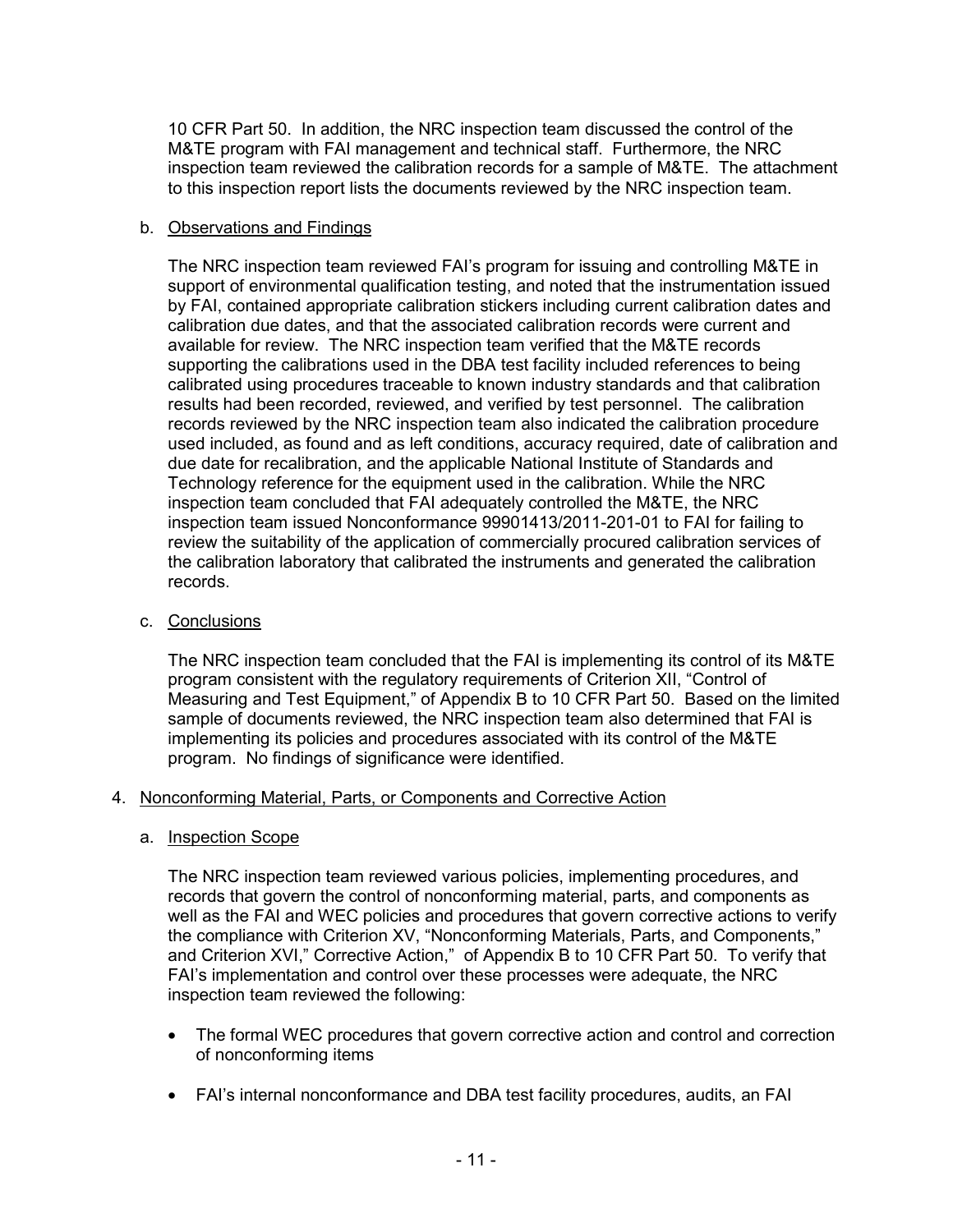nonconformance log, a limited sample of FAI nonconformance reports, and the test deviations and anomalies portion of the FAI DBA test facility log

The attachment to this inspection report lists the documents reviewed by the NRC inspection team.

#### b. Observations and Findings

FAI developed implementing procedures under FAI's I&G and T&C manuals to meet unique FAI applications that supplement or supersede the WEC Level II procedures. Specific applications were noted in FAI's use of internal procedures to document nonconformances and test anomalies. FAI traditionally uses internal procedure, FAI-TC-1.0, "Nonconformances," dated May 12, 1994, to document, control, and disposition nonconformances associated with materials and components used in the performance of nuclear safety-related activities, and it is FAI's policy to implement this procedure for any item or material that is being used for a customer contract which imposes QA requirements, such as Appendix B to 10 CFR Part 50, or ANSI/ASME NQA-1, "Quality Assurance Requirements for Nuclear Facilities." It was also noted that FAI documents test deviations and anomalies in Attachment 4, "FAI DBA Test Facility Log," of internal FAI T&C procedure FAI-TC-4.10, "W-IIS Cable, FAI DBA Test Facility." The NRC inspection team's review of these procedures, as stand-alone processes indicated that, as such, they do not require evaluation of deviations and failures to comply to identify defects and failures to comply associated with substantial safety hazards as soon as practical as required by 10 CFR Part 21, or that adequate measures have been established to assure that conditions adverse to quality, such as deviations, defective materials and equipment, and nonconformaances are promptly identified and corrected, as required by Criterion XVI of Appendix B to 10 CFR 50.

The NRC inspection team also noted that WEC attempted to augment FAI's internal procedures by instituting the "Westinghouse Nuclear Services/Fauske Interface Agreement," Revision 1, dated November 3, 2008. This agreement defines the overall responsibilities and interface requirements between WEC and FAI. It also requires that issues affecting quality that require corrective or preventive action will be controlled in accordance with WEC procedure, WEC 16.2, "Westinghouse Corrective Actions Process," effective August 1, 2011, and that conditions adverse to safety shall be identified and reported in accordance with WEC procedure WEC 21.0, "Identification and Reporting of Conditions Adverse to Safety," effective August 3, 2009. The NRC inspection team was informed that any safety-related work performed by FAI is done under WEC's QMS, Level II procedures, and FAI's "General Project Quality Plan" and that all formal corrective action reports are processed and maintained by WEC.

At the time of the inspection, FAI had not entered any issues into either of the WEC processes allowing the inspectors to perform an implementation effectiveness assessment of the interface agreement, nor were any process requirements noted in the FAI internal procedures requiring the use of the WEC processes. It should be noted that the adequacy of WEC's formal corrective action program or their 10 CFR 21 program were not evaluated during this inspection. Based on a review of the FAI implementing procedures, the NRC inspection team determined that with FAI's internal nonconformance procedure lacking requirements for FAI to use the WEC processes, FAI's program failed to establish and implement adequate measures to assure that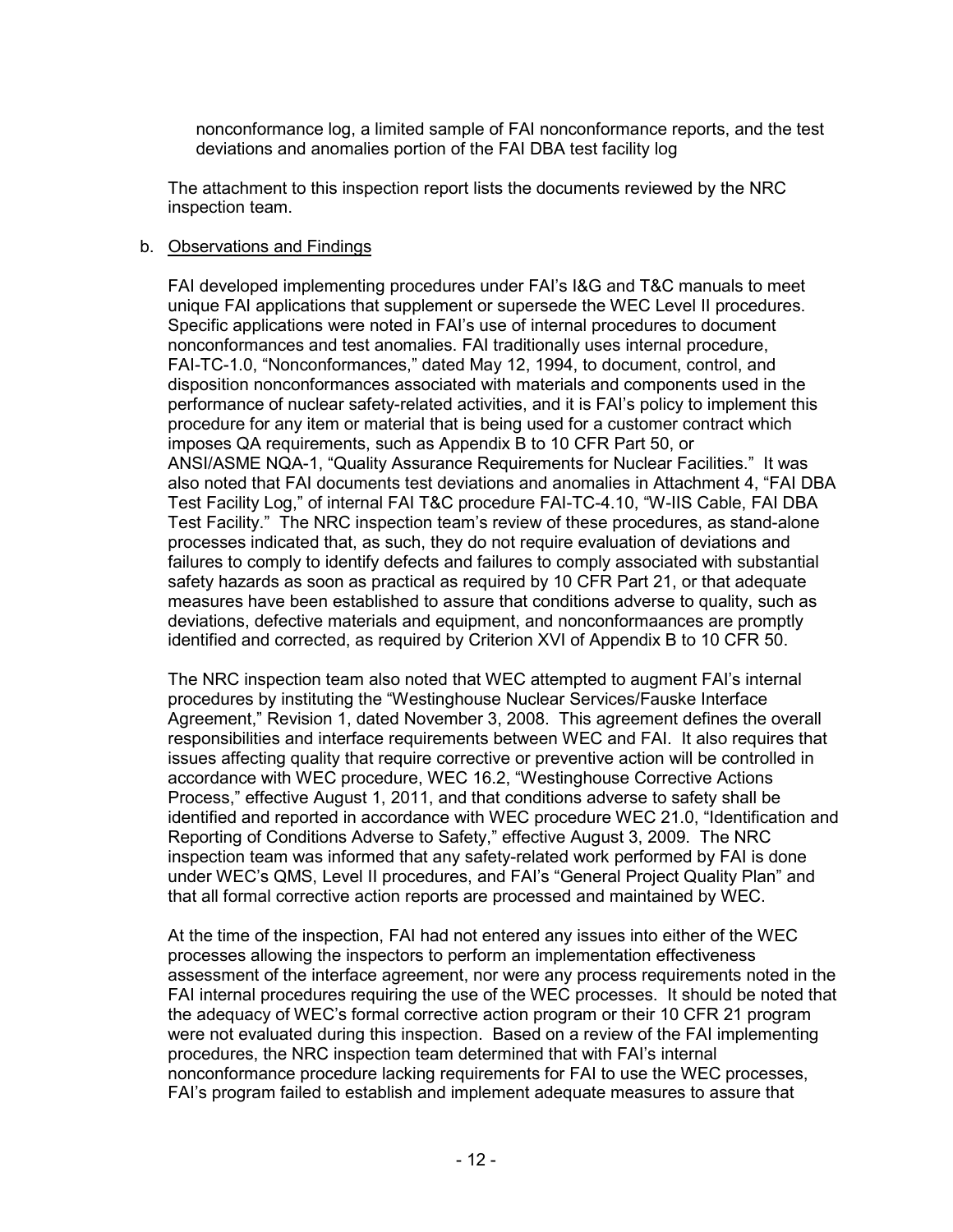conditions adverse to quality, such as failures, malfunctions, deficiencies, deviations, and nonconformances are promptly identified and corrected in accordance with Criterion XVI of Appendix B to 10 CFR Part 50. The NRC inspection team identified this issue as Nonconformance 99901413/2011-202-02. At FAI's request, WEC opened Issue Report No. 12-111-W002 to address this issue. The NRC inspection team did not, however, observe any examples of FAI identified nonconformances that should have been reported in accordance with 10 CFR Part 21.

### c. Conclusions

The NRC inspection team issued Nonconformance 99901413/2011-201-02 associated with FAI's failure to implement the regulatory requirements of Criterion XVI of Appendix B to 10 CFR Part 50. Specifically, this nonconformance cited FAI for an inadequate internal nonconformance procedure in that it did not provide controls or a clear connection to a formal corrective action program or 10 CFR Part 21 process. However, there were no nonconformances identified that should have been reported in accordance with 10 CFR Part 21, or Criterion XVI of Appendix B to 10 CFR Part 50. With the exception of Nonconformance 99901413/2011-201-02, the inspectors concluded that the implementation of FAI's programs for control of nonconforming material, parts, and components and for corrective action was consistent with the regulatory requirements of Criteria XV and XVI of Appendix B to 10 CFR Part 50.

### 5. Oversight of Contracted Activities

### a. Inspection Scope

The NRC inspection team reviewed the implementation of FAI's oversight of contracted activities in support of the environmental qualification testing of the IIS system and cable connector assemblies for WEC's AP1000 reactor design. Specifically, the NRC inspection team reviewed the policies and procedures governing the implementation of FAI's procurement document control and control of purchased material, equipment and services programs to verify compliance with Criterion IV, "Procurement Document Control," and Criterion VII, "Control of Purchased Material, Equipment, and Services," of Appendix B to 10 CFR Part 50, respectively. The NRC inspection team reviewed a sample of purchase orders (POs) and receipt inspection records associated with the environmental qualification testing to evaluate compliance with FAI's program and technical requirements. In addition, the NRC inspection team discussed the oversight of contracted activities with FAI's management and technical staff. The attachment to this inspection report lists the documents reviewed by the NRC inspection team.

### b. Observations and Findings

WEC developed a "Westinghouse Nuclear Services/Fauske Interface Agreement," Revision 1, dated November 3, 2008, that defines the overall responsibilities and interface requirements between WEC and FAI. In addition, FAI developed a "General Project Quality Plan," Revision 7, dated September 2009, that defines the relationship and exceptions taken between the WEC's Level II procedures and FAI's I&G and T&C procedures. The NRC inspection team was informed that any safety-related work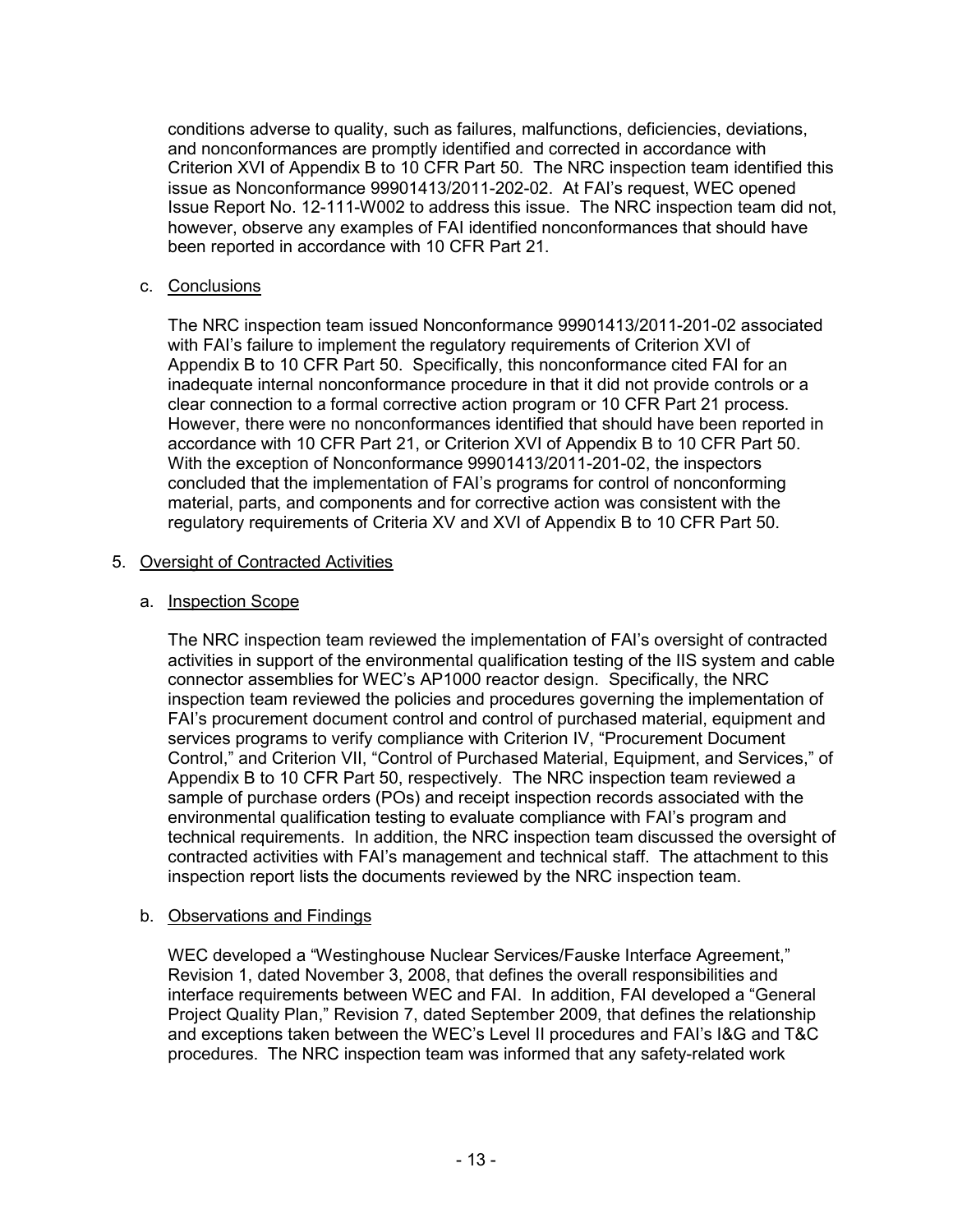performed by FAI is done under WEC's QMS, Level II procedures, and FAI's "General Project Quality Plan."

Because FAI works under WEC's QMS, any safety-related items and services required for the environmental qualification testing were procured from suppliers on the WEC's Qualified Suppliers List (QSL). This list is controlled and maintained by WEC.

### b.1 Control of Suppliers

WEC contracted FAI to perform the environmental qualification testing of the IIS system and cable connector assemblies for WEC's AP1000 reactor design in accordance with the requirements of PO 4500420553. This PO specified that WEC is responsible for providing the equipment under test (EUT), and performing all necessary functional tests of the EUT during and after the test. FAI's scope of work included providing an adequate design basis accident (DBA) test facility capable of executing the test, performing the test, and documenting the test results in a test report consistent with WEC's methodology document APP-GW-G1-002, "AP1000 Plant Equipment Qualification Methodology," Revision 2. WEC's PO also required that any modifications to the test facility performed by FAI after WEC'S approval of the configuration would receive WEC concurrence. The NRC inspection team confirmed that WEC's PO to FAI included all the quality, technical, and regulatory requirements.

In addition, the NRC inspection team also reviewed a sample of POs issued by FAI to their sub-suppliers associated with the environmental qualification testing to determine whether the necessary technical and quality requirements were imposed on the applicable purchasing documents as required by PO 4500420553. The NRC inspection team concluded that with the exception of the issue documented in Nonconformance 99901413/2011-201-01, FAI's POs adequately documented the procurement requirements as established by the governing FAI policies and procedures including: (1) task definitions and responsibilities, (2) imposition of the appropriate quality, technical and regulatory requirements, and (3) identification of applicable codes and standards. The NRC inspection team also found that the safety-related POs adequately defined contract deliverables, disposition of nonconformances, access rights to sub-tier suppliers, and extension of contractual requirements to subcontractors.

During the review of a sample of FAI's POs, the NRC inspection team noted that FAI had issued a PO to JH Metrology, a commercial calibration laboratory, for calibration of measuring and test equipment (M&TE) to be used during testing. JH Metrology is commercial laboratory that provides calibration services and was placed in WEC's QSL at FAI's request. WEC's justification for placing JH Metrology on the QSL was based solely on the laboratory's accreditation status provided by the American Association of Laboratory Accreditation (A2LA). A2LA accreditation may not be used as the only basis for qualifying the laboratory for safety-related calibration services. The NRC staff has determined that, for procurement of commercial-grade calibration services for safety-related applications, laboratory accreditation programs administered by A2LA or any other accreditation service provided by a domestic accrediting body, as recognized through the mutual recognition arrangement of the International Laboratory Accreditation Program, are acceptable in place of a commercial-grade survey or in-process surveillance as part of the commercial-grade dedication process when all of the requirements described in the Arizona Public Service (APS) Company safety evaluation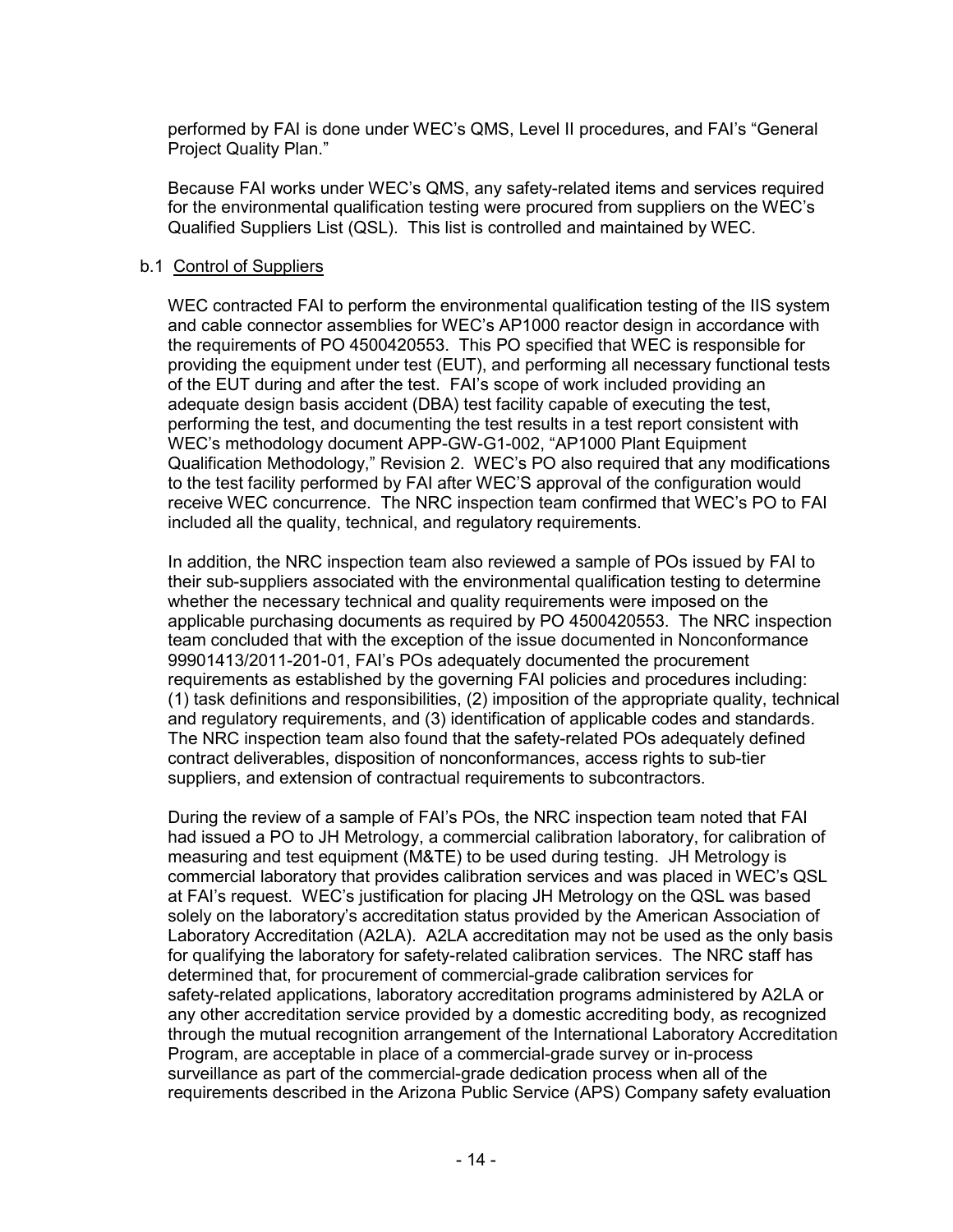report (SER) (Agencywide Documents Access and Management System (ADAMS) Accession No. ML052710224) are met. This guidance was expanded to include the use of domestically accredited calibration laboratories by suppliers and sub-suppliers in an NRC Letter to Ms. Sherry Grier, NUPIC Chairman dated June 6, 2006, (ML061580350). This letter provides the same guidance for augmenting the laboratories' domestic accreditation when using their services in activities governed by the requirements of Appendix B to 10 CFR 50, and 10 CFR Part 21. The requirements for invoking this alternative are:

- The alternative method is documented in the quality assurance description.
- Accreditation is to ANSI/ISO/IEC 17025, "General Requirements for the Competence of Testing and Calibration Laboratories."
- The scope of the accreditation covers the contracted services.
- Purchase documents should: (1) impose additional technical requirements identified in the evaluation, (2) require reporting of as-found calibration data when calibrated items are found to be out-of-tolerance, (3) require identification of the laboratory equipment and standards used.

The NRC inspection team noted that FAI failed to include the following technical requirements in their purchase order to JH Metrology : (1) accreditation to ANSI/ISO/IEC 17025, "General Requirements for the Competence of Testing and Calibration Laboratories;" (2) verification that the laboratory's scope of accreditation covers the contracted services, (3) report the as-found calibration data when calibrated items are found to be out-of-tolerance; and (4) identification of the laboratory equipment and standards used. The NRC inspection team finds that FAI's omission of these technical requirements from their contract with a commercial supplier performing safety related activities to be of concern for the following reasons: (1) failing to specify that accreditation must be to ANSI/ISO/IEC 17025 – currently, this is the only standard evaluated as an alternative by the NRC staff, (2) verification that the laboratory's scope of accreditation covers the contracted services - it is uncertain whether JH Metrology's competency for calibrating the required instrumentation was verified by the accreditation process; (3) failing to require the supplier to report the as-found calibration data when calibrated items are found to be out-of-tolerance - it is uncertain if the identification of out-of-tolerance instrumentation would be communicated back to the dedicating entity for evaluation of reportability in accordance with the requirements of 10 CFR Part 21, (4) failing to require documentation identifying the laboratory equipment and standards used – without specifying the standards used to calibrate the equipment, it's uncertain if the standards are traceable to NIST.

Additionally the NRC inspection team noted that FAI failed to (1) perform a technical evaluation to identify the services' safety function, and (2) failed to identify the critical characteristics associated with the calibration service. By not performing a technical evaluation, FAI failed to assure that the correct technical requirements were specified in the procurement document as described above, and by not verifying critical characteristics, FAI failed to provide reasonable assurance that adequate calibration services had been performed. Examples of critical characteristics that should be verified in a commercial grade dedication of a commercial calibration supplier include, but are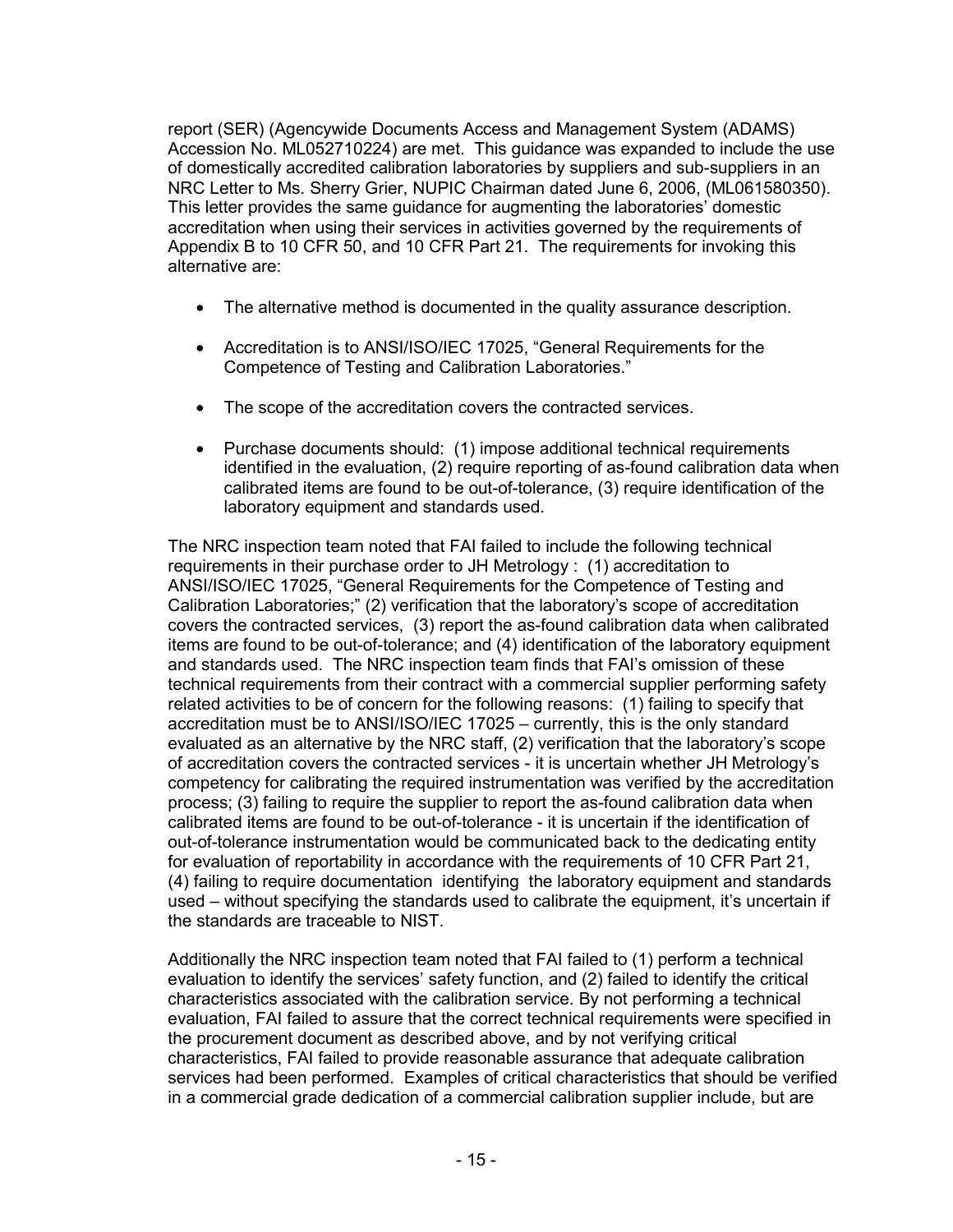not limited to, calibration standards traceable to the National Institute of Standards and Technology, tolerances, accuracies, and calibrated ranges. Furthermore, FAI failed to identify the acceptance methods to verify the critical characteristics. For dedication of commercial calibration services, special tests and inspection is an acceptable method to verify the critical characteristics. Failure to dedicate the commercial calibration service could result in equipment being out of calibration causing failure to accurately measure or actuate at the proper time. The NRC inspection team identified this issue an example of Nonconformance 99901413/2011-202-01 for the failure of FAI to review the suitability of the application of commercially calibrated M&TE for use in activities affecting quality as part of a commercial-grade item dedication. FAI issued Corrective Action Request (CAR) No.12-111-W001 to address this issue.

In addition, WEC's Quality Assurance Manual (FAI uses WEC's Quality Assurance Manual) did not contain a description of the alternate quality assurance program for using the calibration laboratory accreditation provided by one of the domestic accrediting bodies in lieu of performing a commercial grade survey as required by the APS SER.

### b.2 Receiving Inspection

The NRC inspection team reviewed a sample of receipt inspection reports for the EUT and several calibrations and testing equipment and verified that the inspection checklists were adequately completed and that there was enough objective evidence to verify that the items conformed to the purchase specifications.

### c. Conclusion

The NRC inspection team issued Nonconformance 99901413/2011-201-01 associated with FAI's failure to implement the regulatory requirements of Criterion III, "Design Control," of Appendix B to 10 CFR Part 50. Specifically, Nonconformance 99901413/2011-202-01 cited FAI for failing to review the suitability of the application of commercially calibrated M&TE for use in activities affecting quality as part of a commercial-grade item dedication.

The NRC inspection team also concluded that FAI is implementing its control of suppliers consistent with the regulatory requirements of Criterion IV, "Procurement Document Control," and Criterion VII, "Control of Purchased Material, Equipment, and Services," of Appendix B to 10 CFR Part 50. Based on the limited sample of documents reviewed, the NRC inspection team also determined that FAI is implementing its policies and procedures associated with its control of suppliers. No findings of significance were identified.

### 6. Quality Assurance Records

### a. Inspection Scope

The NRC inspection team reviewed the implementation of FAI's quality assurance records program in support of the environmental qualification testing of the IIS cables and cable connector assemblies for WEC's AP1000 reactor design. Specifically, the NRC inspection team reviewed the policies and procedures governing the implementation of FAI's quality assurance records program to verify compliance with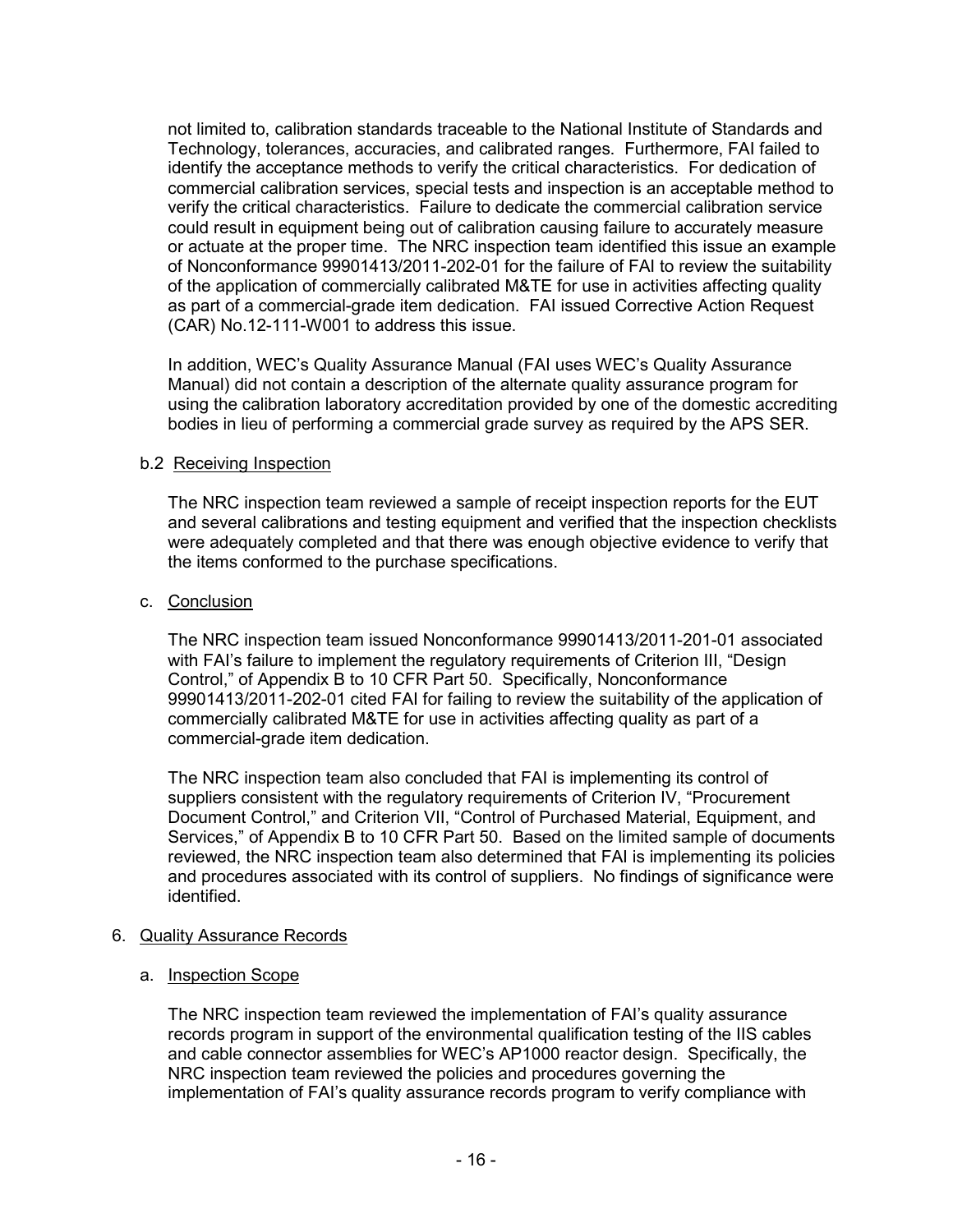Criterion XVII, "Quality Assurance Records," of Appendix B to 10 CFR Part 50. In addition, the NRC inspection team discussed the quality assurance records program with FAI's management and technical staff. The attachment to this inspection report lists the documents reviewed by the NRC inspection team.

### b. Observations and Findings

FAI uses WEC's Electronic Data Management System (EDMS) as a lifetime records single storage repository. Once a quality assurance record is created, a PDF file is entered into WEC's EDMS. Hard copies of original files are also maintained under locked storage at FAI for a minimum of 1 year for informational purposes only.

The NRC inspection team reviewed a sample of several FAI quality assurance records, including training and qualification records, calibration records, and logs used for identification, receipt control; processing, retention, and safekeeping for all documented records generated as part of the environmental qualification testing of the IIS cables and cable connector assemblies for WEC's AP1000 reactor design. During this review, the NRC inspection team verified that FAI had implemented a QA records program that provided adequate measures for the identification, classification, validation, and distribution controls of records. The NRC inspection team noted that FAI's policies and implementing procedures provided the necessary guidance for the administration, identification, receipt, storage, preservation, safekeeping, and disposition of all records.

### c. Conclusions

The NRC inspection team concluded that FAI is implementing its quality assurance records program consistent with the regulatory requirements of Criterion XVII of Appendix B to 10 CFR Part 50. Based on the limited sample of documents reviewed, the NRC inspection team also determined that FAI is implementing its policies and procedures associated with its quality assurance records program. No findings of significance were identified.

### 7. Training and Qualification of Personnel

### a. Inspection Scope

The NRC inspection team reviewed the implementation of FAI's training and qualification program in support of the environmental qualification testing of the IIS cables and cable connector assemblies for WEC's AP1000 reactor design. Specifically, the NRC inspection team reviewed the policies and procedures governing the implementation of FAI's training and qualification program to verify compliance with Criterion II, "Quality Assurance Program," of Appendix B to 10 CFR Part 50. In addition, the NRC inspection team discussed the training and qualification program with FAI's management and technical staff. The attachment to this inspection report lists the documents reviewed by the NRC inspection team.

### b. Observations and Findings

The NRC inspection team verified that FAI had established and implemented a training and qualification program for the training and qualification of inspection and test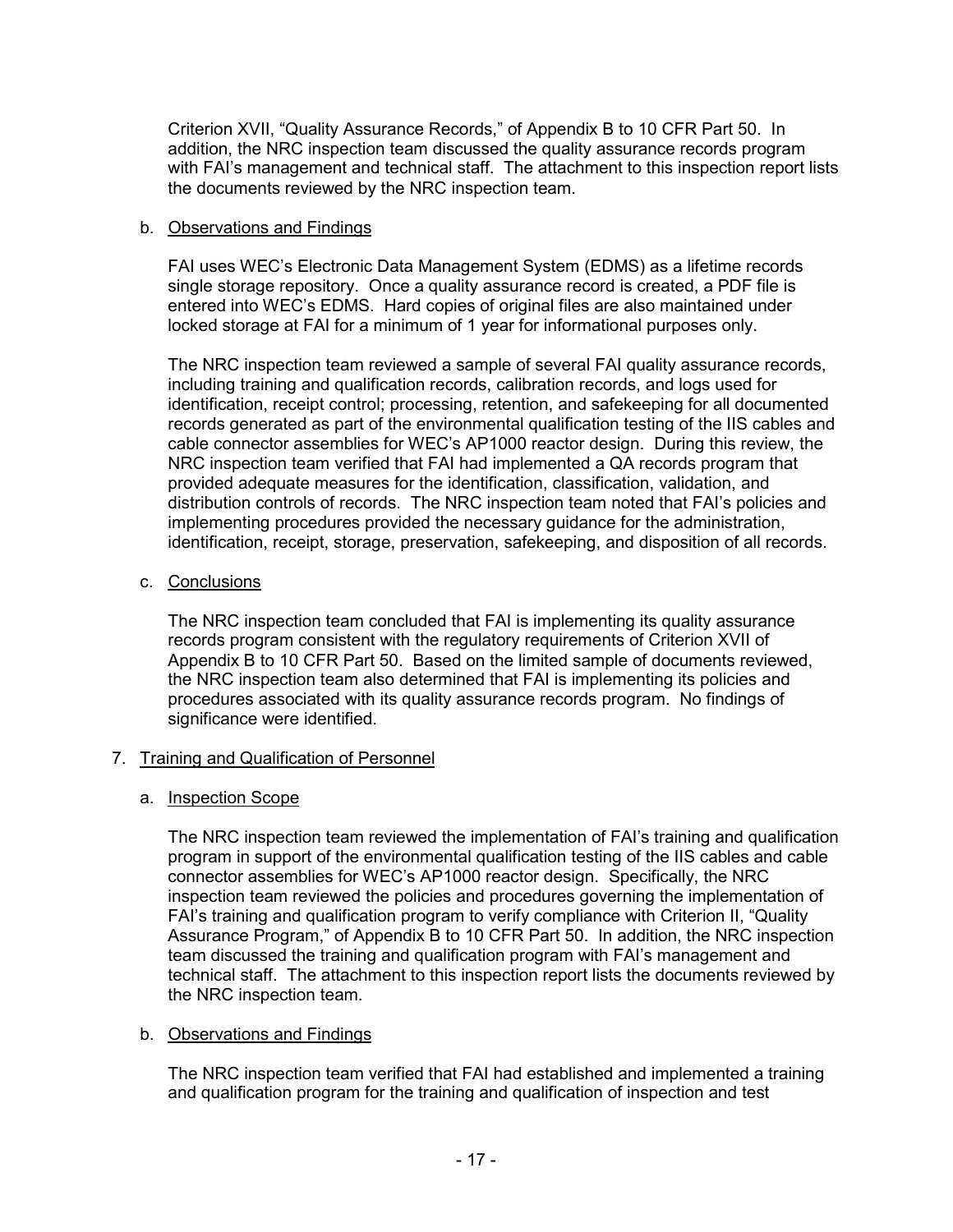personnel involved in the environmental qualification testing of IIS cables and cable connector assemblies for the AP1000 reactor design. The inspector noted that FAI qualifies inspection and test personnel based on an evaluation of their education, experience, proficiency, and capability to perform the required task. In addition, FAI performs an eye examination of all testing and inspection personnel at intervals not to exceed one year. Each member of the test team receives additional training on the specific technical objectives and quality requirements of each project. This training includes a review and understanding of the required test plans and procedures and a successful demonstration of each individual's ability to execute their specific duties and responsibilities.

The NRC inspection team reviewed a sample of training and qualification records, conducted interviews of FAI's testing and inspection personnel, and verified that the qualification records documented any certifications required by industry and contract requirements. The NRC inspection team confirmed that all personnel performing activities affecting the quality of the qualification testing had completed the required training and met all the specified requirements in accordance with FAI's policies and procedures.

### c. Conclusions

The NRC inspection team concluded that FAI is implementing its training and qualification program consistent with the regulatory requirements of Criterion II, of Appendix B to 10 CFR Part 50. Based on the limited sample of documents reviewed, the NRC inspection team also determined that FAI is implementing its policies and procedures associated with its training and qualification program. No findings of significance were identified.

#### 8. Entrance and Exit Meetings

On April 16, 2012, the inspectors discussed the scope of the inspection with Mr. H. Kristian Fauske, Acting FAI President, FAI management and staff; and a representative from WEC. On April 20, 2012, the inspectors presented the inspection results and observations during an exit meeting with Mr. Fauske, FAI management and staff, and WEC representatives. The attachment to this report lists the entrance and exit meeting attendees as well as those interviewed by the inspectors.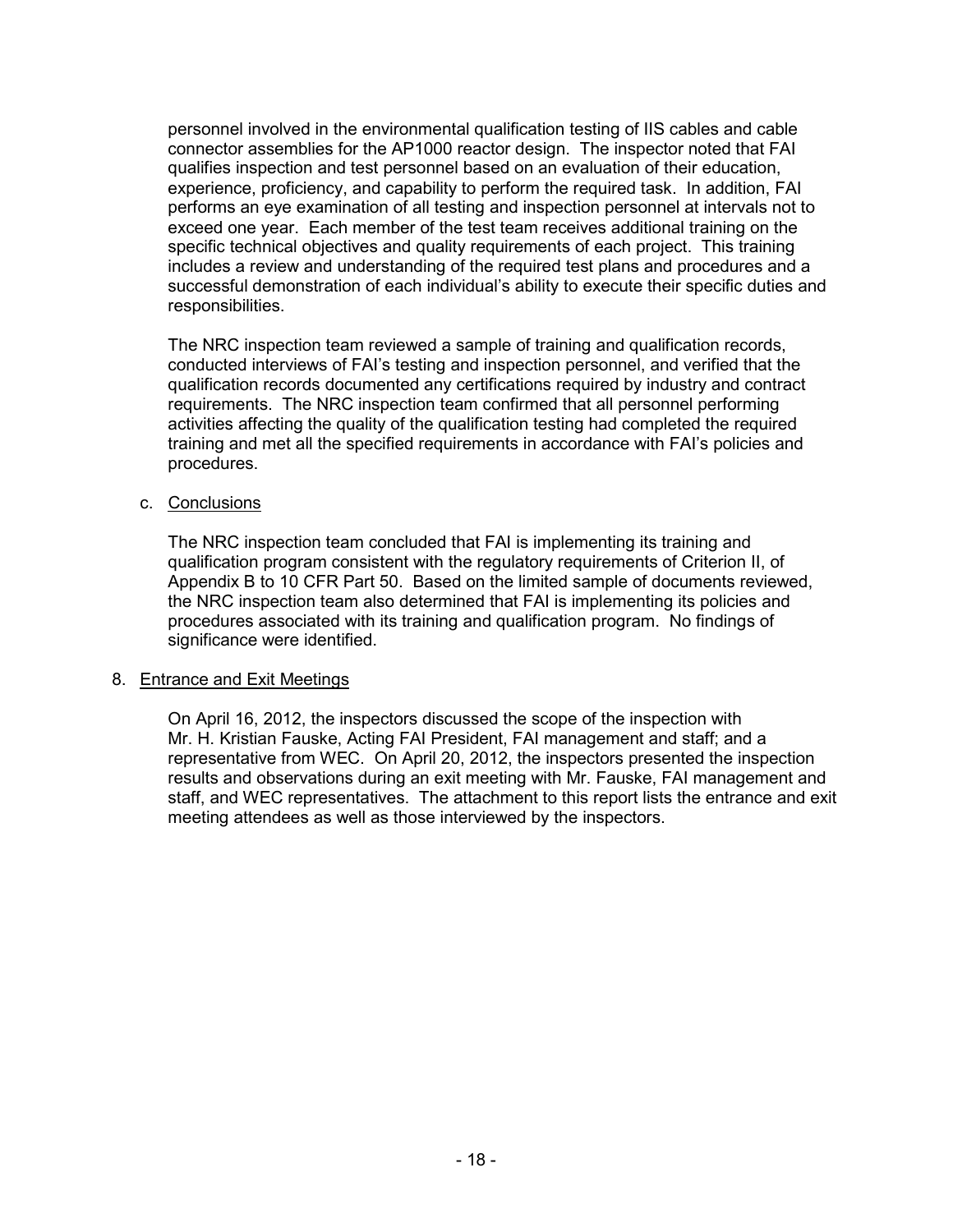# **ATTACHMENT**

| 1. Entrance and Exit Meeting Attendees and Individuals Interviewed |  |
|--------------------------------------------------------------------|--|
|                                                                    |  |

| <b>Name</b>             | <b>Title</b>                                                            | <b>Affiliation</b> | <b>Entrance</b> | <b>Exit</b> | <b>Interviewed</b> |
|-------------------------|-------------------------------------------------------------------------|--------------------|-----------------|-------------|--------------------|
| H. Kristian Fauske      | <b>Acting President</b>                                                 | FAI                | X               | X           | X                  |
| William E. Berger, Jr.  | <b>Acting Senior Vice</b><br>President                                  | FAI                | X               | X           | X                  |
| Robert W. Reeves        | Manager, MAAP<br>Maintenance and<br><b>QA Services</b>                  | FAI                | X               | X           | X                  |
| James C. Raines         | Project Manager                                                         | FAI                | X               | X           | X                  |
| Kevin B. Ramsden        | <b>Consulting Engineer</b>                                              | FAI                |                 |             | X                  |
| Alfredo Garcia          | <b>Test Engineer</b>                                                    | FAI                |                 |             | X                  |
| <b>Jill Brandt</b>      | Mechanical<br>Engineer                                                  | FAI                |                 |             | X                  |
| Suresh<br>Channarasappa | Fellow Engineer,<br>Equipment<br>Qualification                          | <b>WEC</b>         | X               | X           | X                  |
| Gary S. Bloomquist      | <b>Principal Quality</b><br>Engineer, Global<br><b>Quality Programs</b> | <b>WEC</b>         |                 | X           | X                  |
| Tom Robertson           | <b>Test Engineer</b>                                                    | <b>WEC</b>         |                 |             | X                  |
| John Kearn              | <b>Test Engineer</b>                                                    | <b>WEC</b>         |                 |             | X                  |
| Ronald P. Wessel        | Principal Engineer,<br><b>AP1000 COL</b><br><b>Licensing Support</b>    | <b>WEC</b>         |                 |             | X                  |
| Daniel Pasquale         | <b>Inspection Team</b><br>Leader                                        | <b>NRC</b>         | X               | X           |                    |
| Yamir Diaz-Castillo     | Inspector                                                               | <b>NRC</b>         | X               | X           |                    |
| Leigh Trocine           | Inspector                                                               | <b>NRC</b>         | X               | X           |                    |

#### 2. Inspection Procedures Used

- Inspection Manual Chapter (ICM) 2507, "Construction Inspection Program Vendor Inspections," dated April 25, 2011
- Inspection Procedure (IP) 36100, "Inspection of 10 CFR Part 21 and Programs for Reporting Defects and Noncompliance," dated February 13, 2012
- IP 35034, "Design Certification Testing Inspection," dated January 27, 2010
- IP 43002, "Routine Inspections of Nuclear Vendors," dated April 25, 2011
- IP 43004, "Inspection of Commercial-Grade Dedication Programs," dated April 25, 2011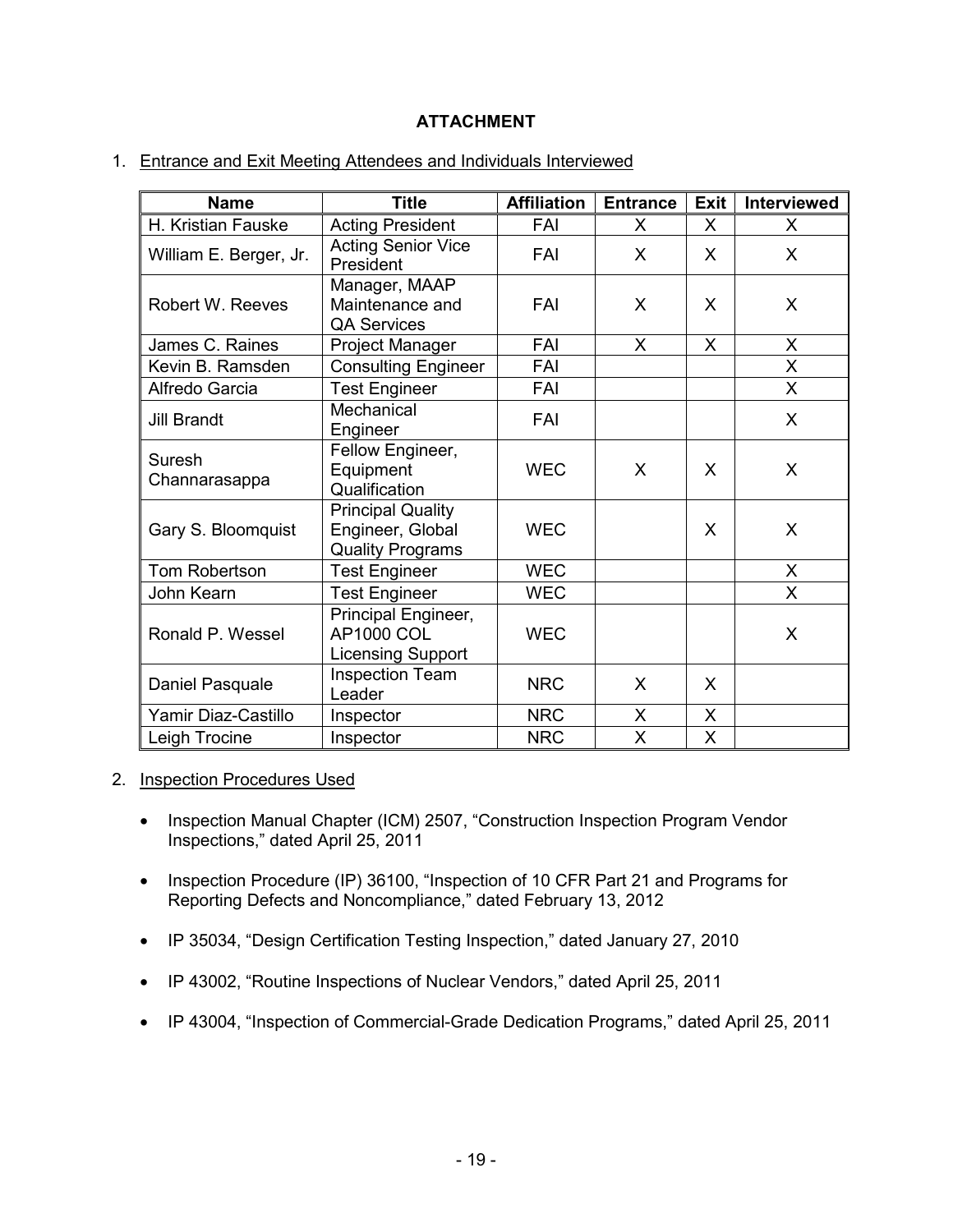- IP 51080, "Part 52 Environmental Qualification (EQ) Under 10 CFR 50.49," dated November 7, 2011
- IP 65001.E, "Inspection of the ITAAC-Related Qualification Program," dated August 19, 2008
- 3. List of Items Opened, Closed, and Discussed

| Item Number          | <b>Status</b> | ™ype | <b>Description</b>   |
|----------------------|---------------|------|----------------------|
| 99901413/2012-201-01 | )pen          | NON  | <b>Criterion XII</b> |
| 99901413/2012-201-02 | )pen          | NON  | <b>Criterion XV</b>  |

- 4. Documents Reviewed
	- Fauske & Associates, LLC, (FAI) "General Project Quality Plan," Revision 7, dated September 2009
	- FAI-IG-2.0, "Training," Revision 6, dated July 16, 2010
	- FAI-IG-2.5, "Order Entry and Work Authorization/Planning," Revision 6, dated March 29, 2012
	- FAI-IG-2.7, "Customer Satisfaction/Corrective Action," Revision 3, dated August 10, 2011
	- FAI-IG-3.2, "Computer Software Verification & Validation," Revision 3, dated December 13, 2011
	- FAI-IG-6.0, "Records Management," Revision 7, dated July 16, 2010
	- FAI-IG-7.0, "Procurement Document Control," Revision 1, dated December 18, 2007
	- FAI-TC-1.0, "Nonconformances," Revision 0, dated May 12, 1994
	- Attachment 1, "Nonconformance Log," of Procedure FAI-TC-1.0, "Nonconformances," for nonconforming condition, "Pressure transducer was found out of calibration at 150+ psig," dated April 16, 2012
	- Attachment 2, "Westinghouse Form PD0594 B (7/89), ASME Nonconformance Report NCR" of Procedure FAI-TC-1.0, "Nonconformances," for nonconforming condition, "Pressure transducer was found out of calibration at 150+ psig," dated April 16, 2012
	- FAI-TC-2.0, "Receipt Inspection," Revision 1, dated December 5, 2005
	- FAI-TC-3.0, "Qualification of Inspection and Test Personnel," Revision 0, dated May 5, 1994
	- FAI-TC-4.2, "Calibration of Data Recording Devices," Revision 0, dated March 1, 2012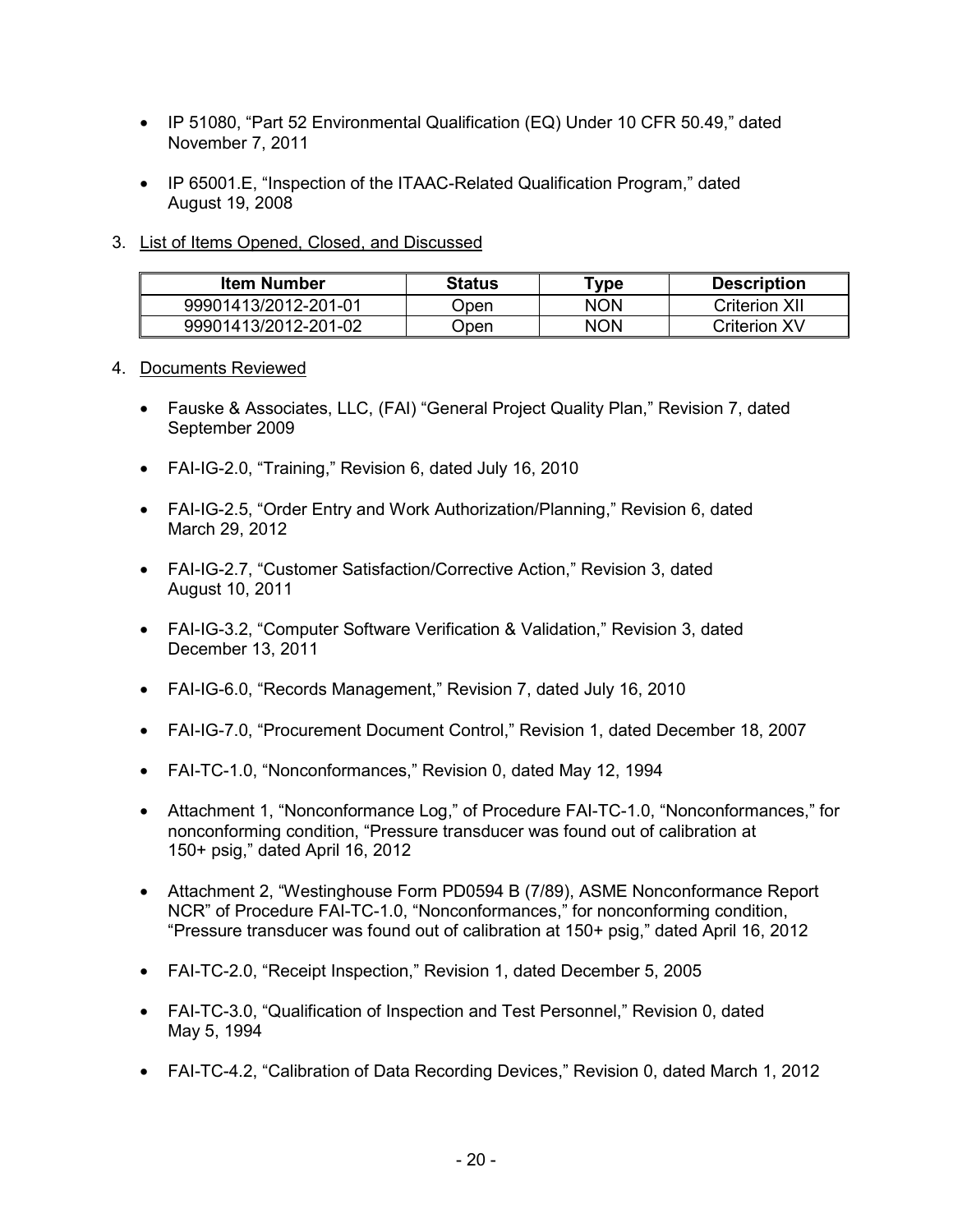- FAI-TC-4.3, "Calibration of Pressure Gages and Pressure Transducers," Revision 3, dated October 22, 2007
- FAI-TC-4.4, "Verification of Thermocouple Accuracy," Revision 2, dated October 10, 2007
- FAI-TC-4.6, "Calibration of Thermal Activity Monitor (TAM)," Revision 0, dated March 1, 2012
- FAI-TC-4.8, "Calibration of pH Sensor," Revision 0, dated March 20, 2012
- FAI-TC-4.10, "W-IIS Cable, FAI DBA Test Facility," Revision B, dated April 16, 2012
- FAI-TC-4.12, "Flow Rate and/or Dosing Rate Calibration Procedure," Revision 0, dated April 1, 2012
- FAI-TC-4.13, "Time Measuring Device Calibration Procedure," Revision 0, dated April 1, 2012
- FAI-TC-5.0, "Test Plan Control," Revision 2, dated May 22, 2007
- Calibration Records for the following equipment: Ashcroft Digital Pressure Indicator, Fluke 45 Multimeter, and Agilent Wavefront Generator
- Westinghouse Procedure EQ-TP-241-APP, Revision 0/APP-JS94-VPP-007, Revision 0, "Harsh Environment Test Procedure for the AP1000 In-core Instrumentation System (IIS) Cable and Connector Assemblies," dated March 2012
- Westinghouse Policy/Procedure WEC 16.2, Westinghouse Corrective Actions Process, Revision 3, effective August 1, 2011
- WEC 21.0, "Identification and Reporting of Conditions Adverse to Safety," Revision 6, effective August 3, 2009
- WEC 23.15, "Westinghouse Nuclear Services/Fauske Interface Agreement," Revision 1, effective November 3, 2008
- WEC Issue Report No. 10-239-W008, "Change Control for Computer Software Configuration," opened August 27, 2010 and closed on December 20, 2010
- WEC Issue Report No. 12-111-W001, "Incorrect Use of Calibration Supplier without Dedication," opened April 20, 2012
- WEC Issue Report No. 12-111-W002, "Improvements Needed in Nonconformance Reporting System," opened April 20, 2012
- WEC Issue Report No. 12-111-W003, "Roles of WEC QA and FAI QA in FAI Contract Order Entry," opened April 20, 2012